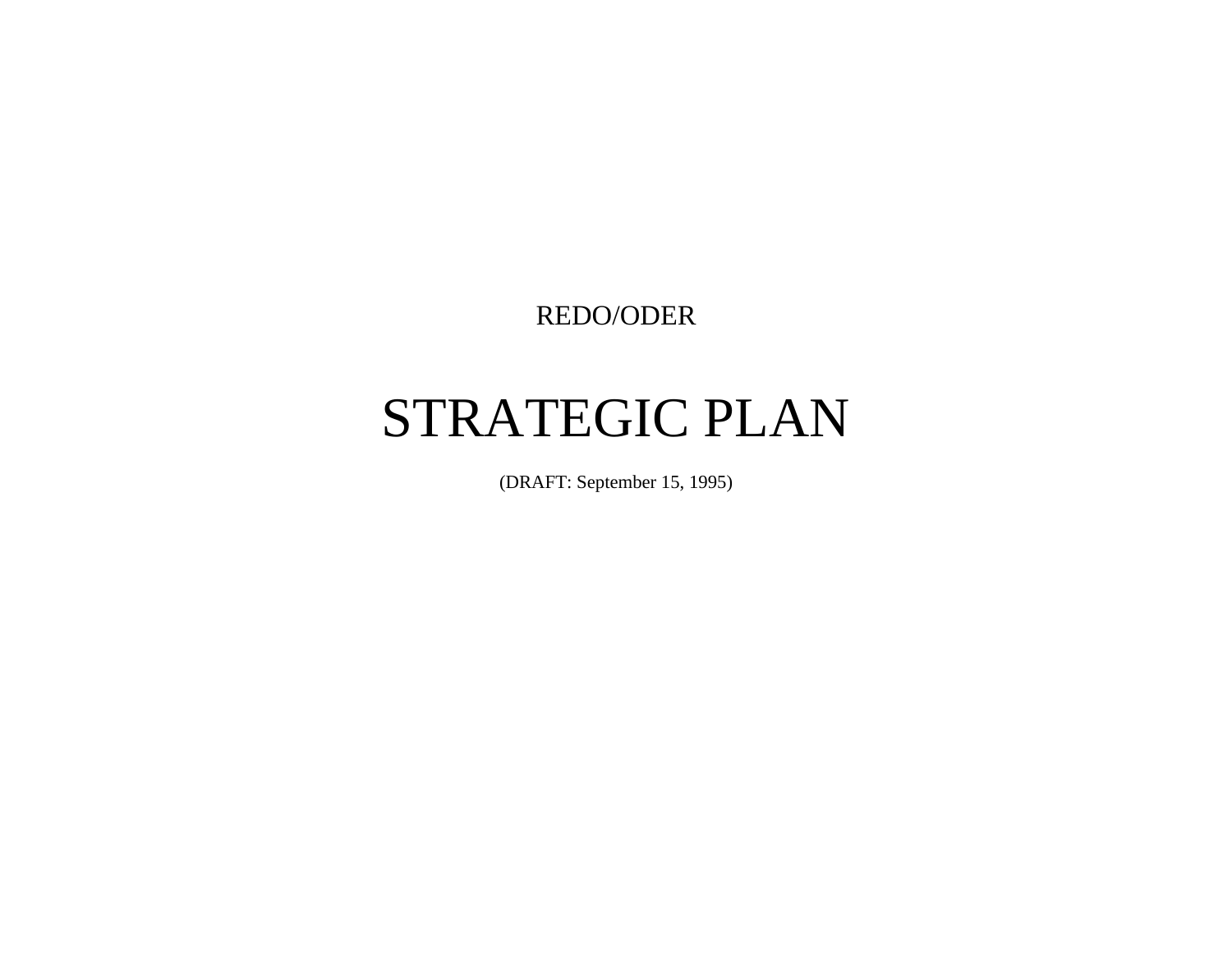|            |       | The Mission Of REDO                                                                                         | Page |
|------------|-------|-------------------------------------------------------------------------------------------------------------|------|
|            |       |                                                                                                             |      |
|            |       |                                                                                                             |      |
|            |       |                                                                                                             |      |
|            |       |                                                                                                             |      |
|            |       |                                                                                                             |      |
|            |       |                                                                                                             |      |
|            |       |                                                                                                             |      |
|            |       |                                                                                                             |      |
| Appendices |       |                                                                                                             |      |
|            | $A$ : |                                                                                                             |      |
|            | B:    |                                                                                                             |      |
|            | C:    |                                                                                                             |      |
|            | D:    | Results or Success indicators which may be used by Working Groups in each of the Strategic Activity AreasD1 |      |
|            | E.    |                                                                                                             |      |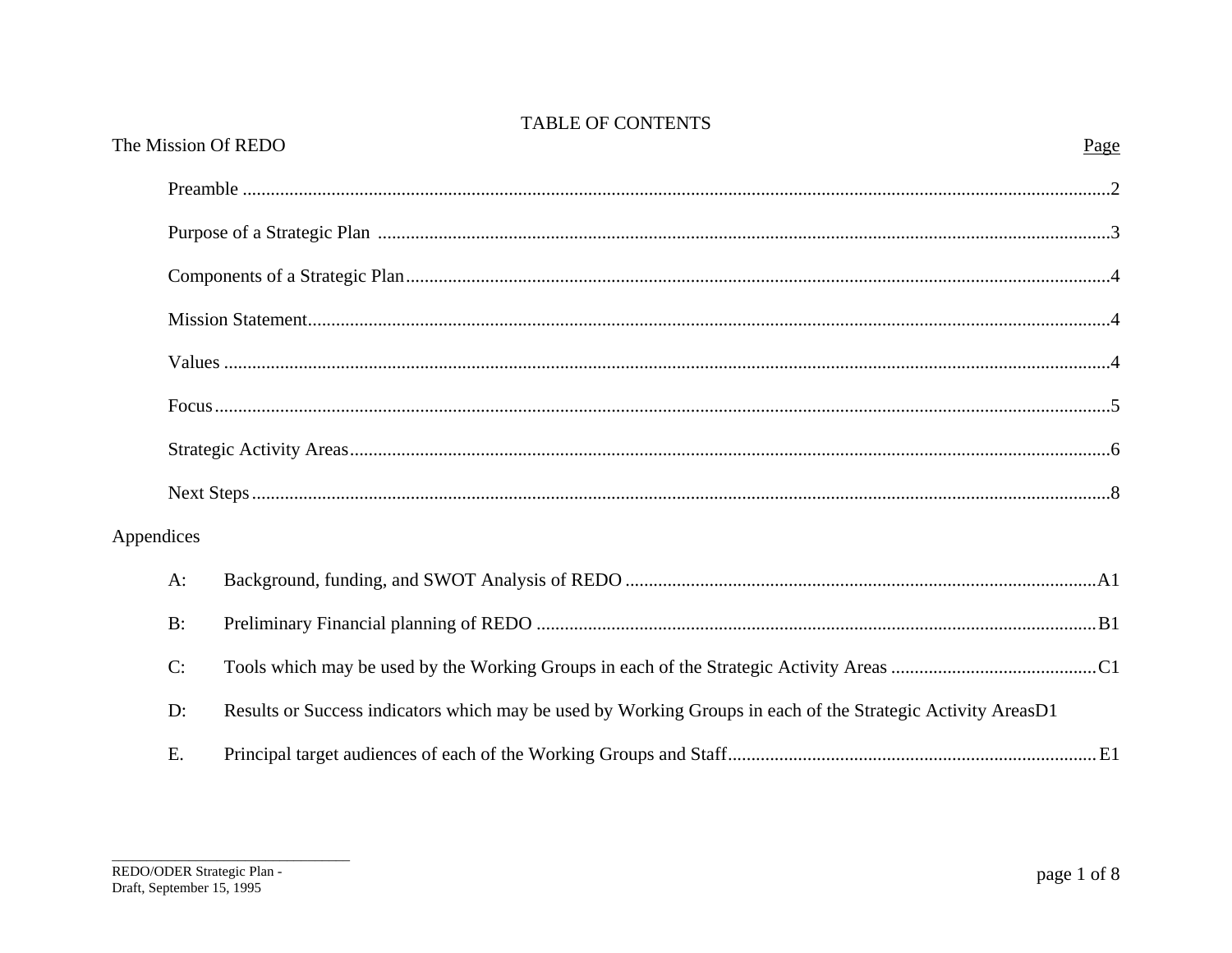#### Preamble

The work of the volunteers and staff of the Regional Economic Diversification Opportunities (REDO) project are pioneering an approach to the industrial adjustment of the National Capital Region. The REDO project is pioneering in nature for a number of reasons.

- 1. While it is private sector driven, it is funded to a significant degree by the federal government. It is funded by the federal government under the Industrial Adjustment Service (IAS) program, but it is unlike any other IAS community development program for this is the first time it is applied to a community where the major employer downsizing is government.
- 2. It involves two of the founding provinces of this country at a time when political issues heighten the spotlight on what the volunteers of this project do on both sides of the Ontario-Quebec border.
- 3. For the first time, business leaders, community leaders, and federal government representatives all recognize that the future economic growth of the National Capital Region will not depend on the federal government. The future of the region, of our community will depend on new engines of growth. Lumber dominated the early years of the region. The federal government dominated the region for more than a century. Now it is time for new industries to define the next phase in the life of our community.

Given this pioneering nature of REDO, no guarantee can be given that what is undertaken by this group of volunteers will be successful. At the same time, those who have become involved are committed to bringing the community together to make use of existing resources, to identify and put in place new mechanisms to build a prosperous future for the National Capital Region.

#### Purpose of Strategic Plan

The purpose of a strategic plan is to ensure that all resources allocated to REDO are used in the most effective manner possible. This really has three implications. The first is that the strategic plan is to ensure that only those activities are undertaken which complement activities and efforts which already exist. The second is that the strategic plan is to serve as a guide to action by all participants in REDO, volunteer or paid. The third is that the strategic plan serves as a guide to all other individuals involved with REDO as to what the purpose, objectives, plans to achieve those objectives, and responsibilities of each group are.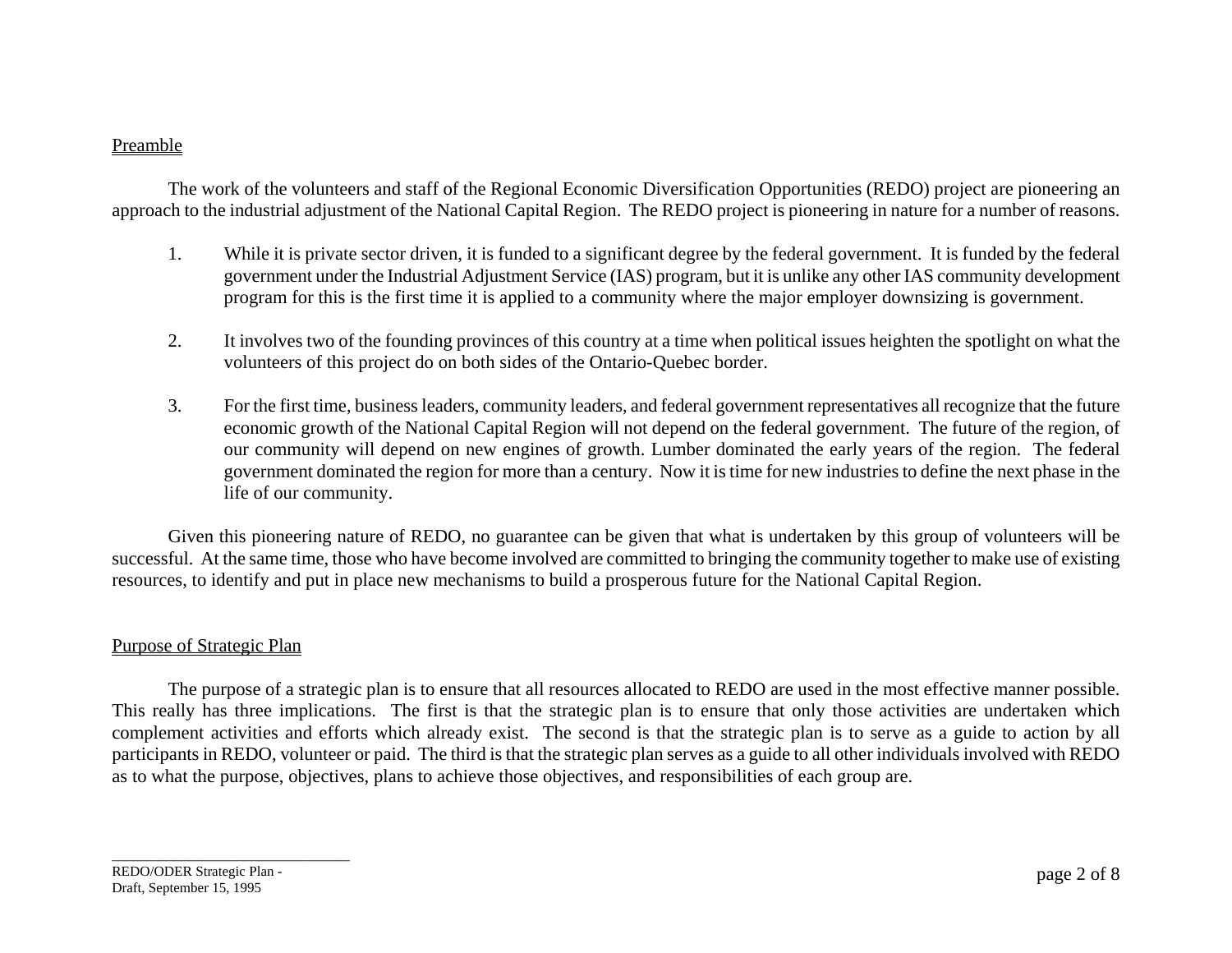#### Components of a Strategic Plan

A strategic plan is composed of a statement of the mission or vision that drives the organization, combined with the values that underpin that mission or vision. On this is built the strategic activities to be undertaken to achieve the mission, and the operational plans to put the strategic activities into motion.

#### Mission Statement

The mission of the Regional Economic Diversification Opportunities project is:

# *Linking public and private sector initiatives to improve the economic prosperity of our community.*

#### Values

The values underpinning this mission, this vision of the role of the volunteers and staff of REDO are:

- 1. We believe that, working together, the people and organizations of the National Capital Region can produce the opportunity for all individuals who want to find a new career, or to start a business, to do so in the region.
- 2. We believe that likelihood of a relatively easy transition from working in the federal government to working for other employers can be improved by a public education program to eliminate or reduce the misperceptions held by private sector employers as to what a federal government worker is like, and by federal government workers as to what working in the private sector is like.
- 3. We believe that the work REDO undertakes should address the problems of the downsizing of the federal government in the period 1995-1998, but also put in place the strategies, mechanisms, and alliances which can serve the community in the longer term.
- 4. We believe the National Capital Region should have a common goal of building a new regional economy on the strengths and traditions of the past, combined with the new opportunities of today and tomorrow.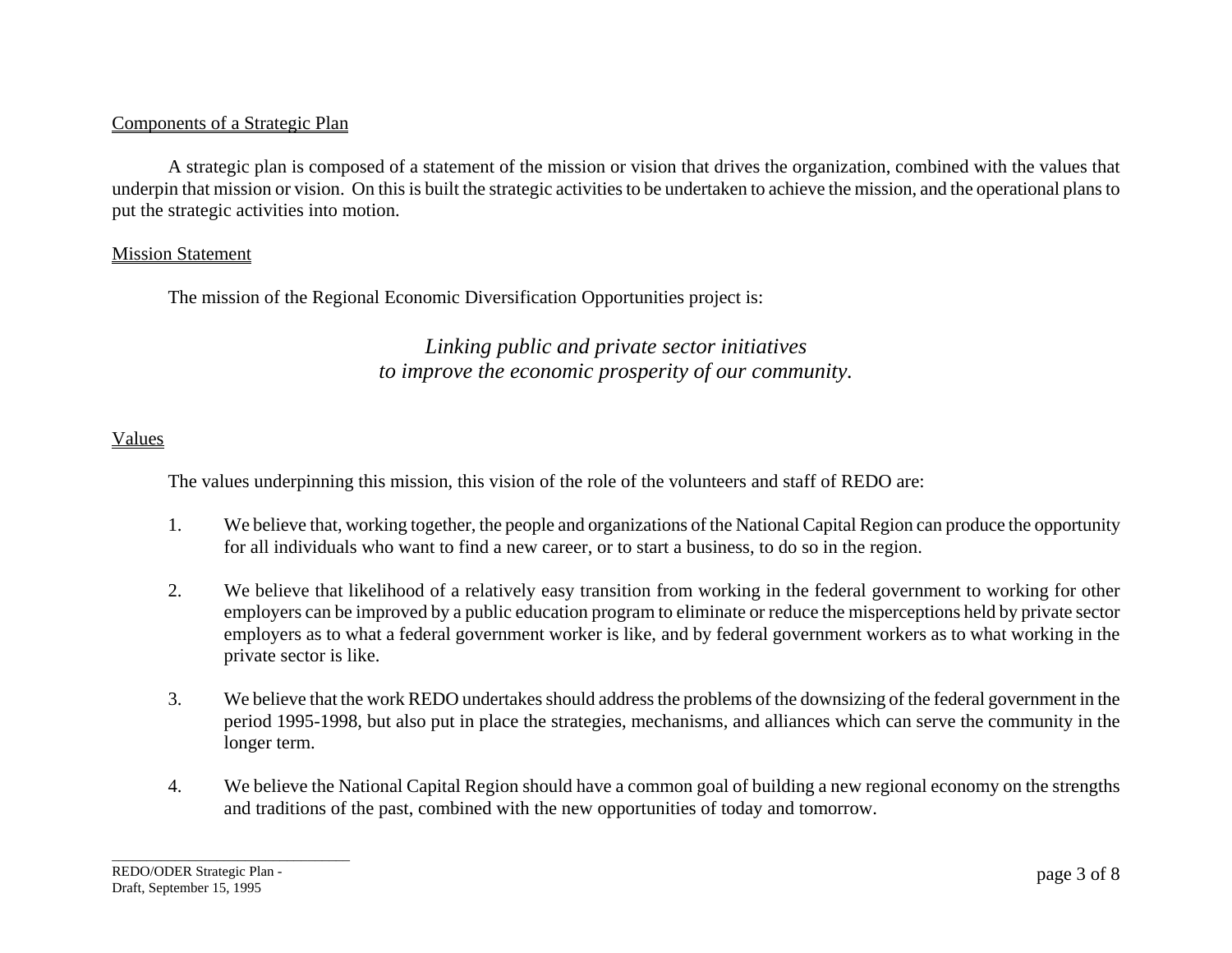- 5. We believe the National Capital Region can be a regional economy and a community which can serve as a model for other communities in Canada and internationally.
- 6. We believe there is a clear role for REDO to play which does not duplicate activities already existing in the region, and that is bringing all the resources in the region to bear on achieving the REDO mission.

#### FOCUS

It should be clear from the mission of REDO that it has a dual focus:

- 1. to provide to the employees of federal government departments being restructured in the region with information on possible job openings, on job requirements, on opportunities for self-employment (through launching of a new enterprise, joining an existing firm, or commercializing an activity currently carried out in the federal government);
- 2. to rally employers in the region to look at the possibilities for the future of the region, to more clearly define their requirements for full and part time employees or investors, what they seek in new employees or partners, and to share that information more fully with federal government departments, and be prepared to work with displaced federal workers, and others, to assist them in their transition to a new career.

The principal point of contact of REDO with the federal government departments will be with the National Capital Area Joint Adjustment Committee (NCRJAC). This will be supplemented with such mechanisms of direct contact with affected departments as the NCRJAC and/or the individual departments agree are appropriate to obtain or to provide information.

The principal point of contact of REDO with employers will be through the various employer and business groups and associations, and through the media. This will be supplemented by direct contact with targeted employer or community groups to solicit their participation.

#### **Strategic Activity Areas**

To achieve the mission we have chosen, we identified six strategic areas in which activities had to be undertaken in the next three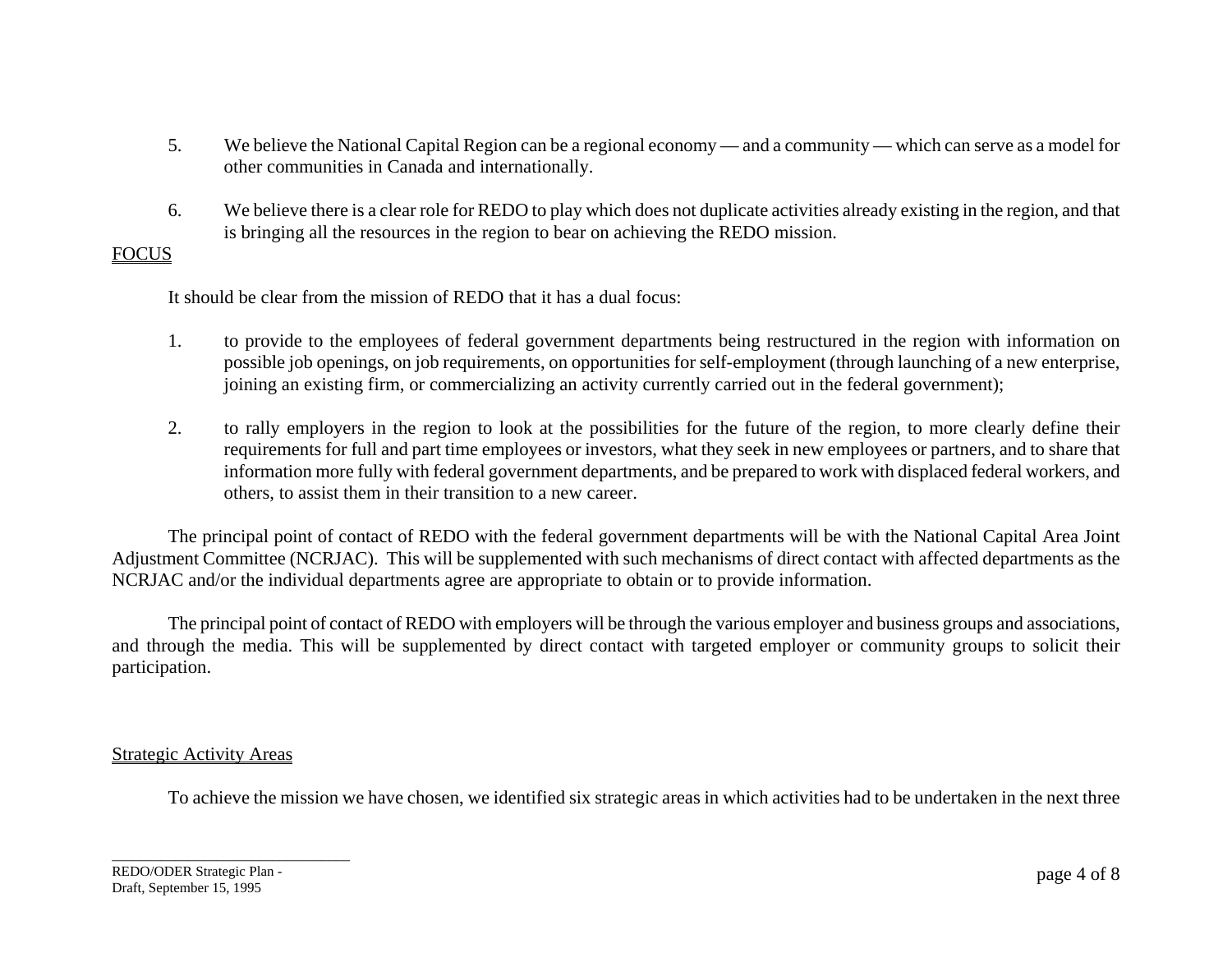years. These are Employment, Training and Education, Entrepreneurship, Commercialization, and Information, and Coordination. The Board of Directors has assigned responsibility for five of these strategic areas to working groups of volunteers, and has assigned responsibility for coordination to the staff of REDO.

| Employment                                                                                                                    | Training & Education                                                                                                                                                                                                                                                | Entrepreneurship                                                                                                                                                                                                   | Commercialization                                                                                                                                                                                                      | Information                                                                                                 | Coordination                                                                                                                        |
|-------------------------------------------------------------------------------------------------------------------------------|---------------------------------------------------------------------------------------------------------------------------------------------------------------------------------------------------------------------------------------------------------------------|--------------------------------------------------------------------------------------------------------------------------------------------------------------------------------------------------------------------|------------------------------------------------------------------------------------------------------------------------------------------------------------------------------------------------------------------------|-------------------------------------------------------------------------------------------------------------|-------------------------------------------------------------------------------------------------------------------------------------|
| Identify and<br>quantify private<br>sector job<br>opportunities and<br>required<br>competencies within<br>the private sector. | To meet the mutual<br>needs of the private and<br>public sectors by<br>facilitating the<br>provision of training to<br>meet displaced workers<br>needs and to identify<br>areas where training<br>needs are not met, and<br>make the community<br>aware of the gap. | To provide support to<br>the promotion of<br>entrepreneurship and<br>self employment as<br>valid career options for<br>displaced federal<br>government workers<br>and others in the<br>National Capital<br>Region. | Identify and qualify<br>commercialization<br>projects and facilitate<br>the establishment of<br>these projects in the<br>Region, and use<br>commercialization as<br>an economic<br>development tool for<br>the region. | Ensure effective two-way<br>communication with all<br>working groups and<br>stakeholders in the<br>process. | To provide<br>secretariat and<br>other support<br>services to the<br>Board of<br>Directors and to<br>all Working<br>Groups of REDO. |

The missions of each of the six strategic areas are:

The membership of the groups responsible for each of the six strategic areas are:

| -<br>Employment | $\mathbf{r}$<br>Training<br>Education<br>$\alpha$ | Entrepreneurship | $\cdot$<br>Commercialization | Information | <br>`oordination |
|-----------------|---------------------------------------------------|------------------|------------------------------|-------------|------------------|
|                 |                                                   |                  |                              |             |                  |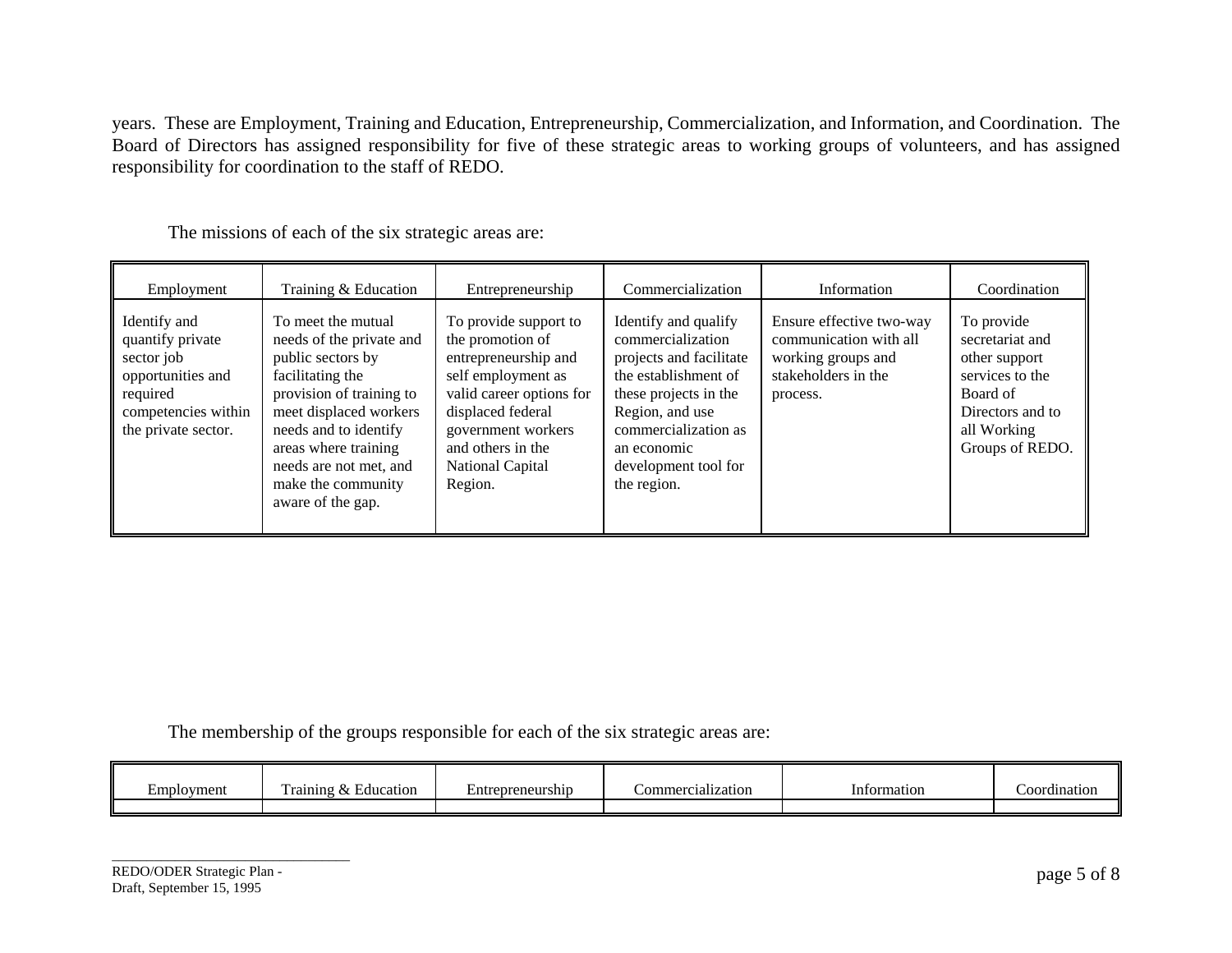| HR managers from<br>private sector<br>organizations and<br>from the Federal<br>Government, and<br>from regional<br>governments. | Employers and<br>education specialists<br>from the region. | Private and public<br>organizations<br>supporting<br>entrepreneurship. | Companies and<br>individuals interested in<br>commercialization,<br>government managers<br>involved in the<br>commercialization<br>process. | Communications specialists,<br>government representatives,<br>union representatives, private<br>employers, economic<br>development or regional<br>government representatives<br>from both sides of Ottawa<br>River, and an Industrial<br>Adjustment Service (IAS)<br>representative. | Individuals<br>appointed by the<br>Board of<br>Directors to<br>provide staff<br>support to the<br>volunteers of<br>REDO. |
|---------------------------------------------------------------------------------------------------------------------------------|------------------------------------------------------------|------------------------------------------------------------------------|---------------------------------------------------------------------------------------------------------------------------------------------|--------------------------------------------------------------------------------------------------------------------------------------------------------------------------------------------------------------------------------------------------------------------------------------|--------------------------------------------------------------------------------------------------------------------------|
|---------------------------------------------------------------------------------------------------------------------------------|------------------------------------------------------------|------------------------------------------------------------------------|---------------------------------------------------------------------------------------------------------------------------------------------|--------------------------------------------------------------------------------------------------------------------------------------------------------------------------------------------------------------------------------------------------------------------------------------|--------------------------------------------------------------------------------------------------------------------------|

The objectives of the six Strategic Activity Areas are:

# Employment

- 1. To rally the employers of the NCR to provide to displaced workers in the NCR, primarily the 15,000, with current data on job vacancies, as well as competencies required (i.e. identify and qualify employment opportunities within the private sector).
- 2. To provide one or more vehicles by which displaced workers can access the data on job vacancies and competency requirements and identify their training needs.
- 3. To provide vehicles by which HR specialists from local firms can coordinate with HR specialists from the Federal Government to ensure the maximum ease in the transition of as many displaced federal government workers possible to alternate employment opportunities outside the Public Service.

#### Training & Education

- 1. To provide a central registry of training sources for access by employers and counsellors
- 2. To identify training needs common to a group of people or jobs in the Region, both in the short term and longer term.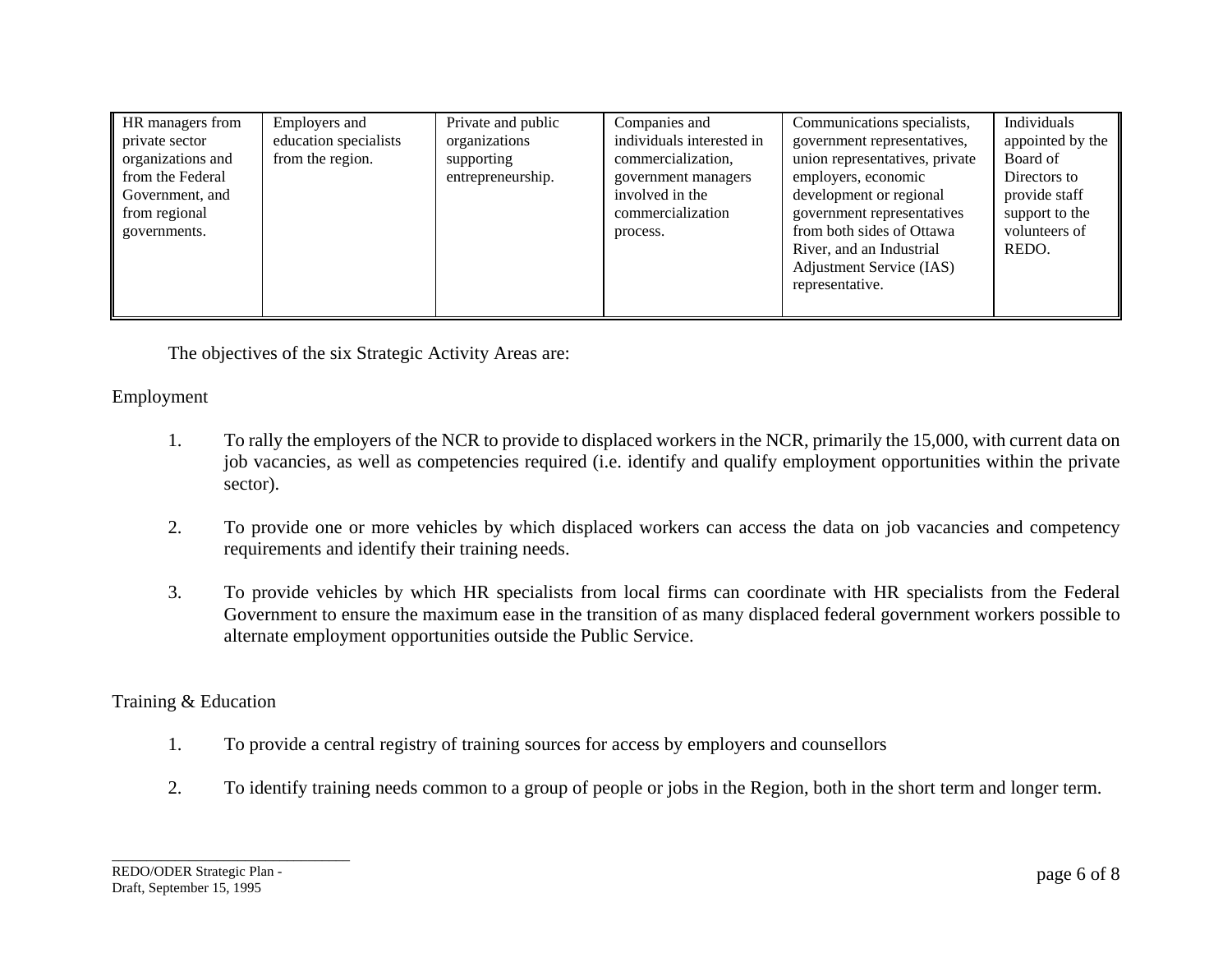#### Entrepreneurship

- 1. To support the development of existing and new programs of assistance to those seeking to establish themselves in a new or ongoing business.
- 2. To ensure that those displaced federal workers and others considering entering into business ventures are provided with sound advice on the benefits and pitfalls of taking the entrepreneurial path.

#### Commercialization

- 1. For government units identified for commercialization, to maximize the employment of existing employees in the long term.
- 2. For employees who can identify opportunities, to assist in evaluating the potential and in capturing the opportunity.
- 3. For industry in the National Capital Region (NCR), to take maximum advantage of any commercialization opportunity, either directly or in partnership with the government or the employees.
- 4. To assist those individuals carrying out research and development functions in the Federal Government which are critical to industries in the National Capital Region, or to industries in Canada, to obtain alternative forms of financing to continue their activities inside or outside of government.

#### Information

- 1. To develop and deliver a communications strategy which delivers the message of what REDO is doing.
- 2. To ensure that all individuals and groups involved in REDO deliver a common message.

#### **Coordination**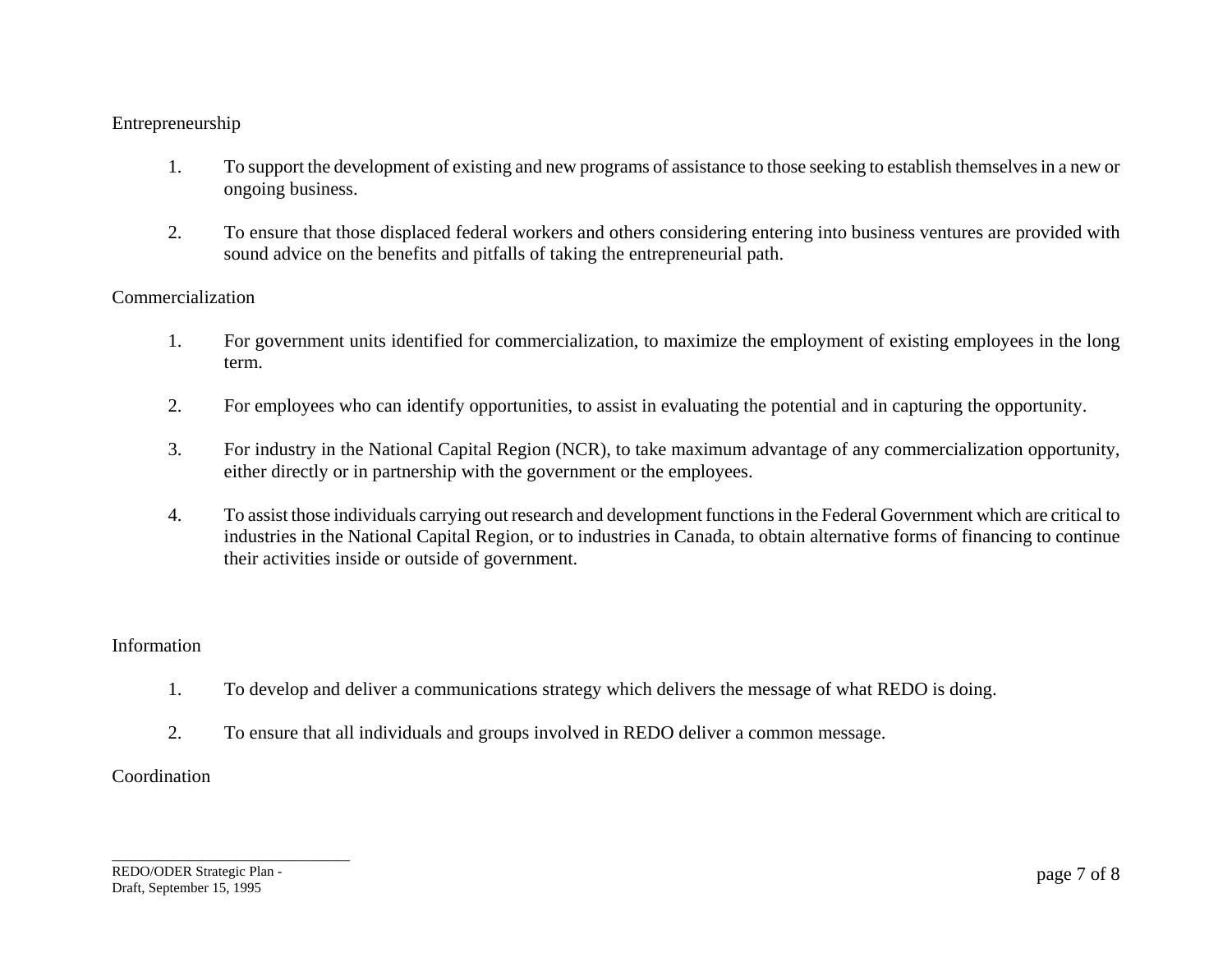- 1. To ensure all Board Members and Working Group members are kept informed of all activities of REDO.
- 2. To ensure that all facilities required to carry out the plans approved by the Board and the Working Groups are obtained in a timely and a cost-effective manner.
- 3. To ensure sound management of the funds entrusted to REDO.
- 4. To ensure that all legal reports required of REDO are prepared and submitted with the proper signatures.
- 5. To ensure REDO has representation at all appropriate fora.

Based on these Strategic Activity Area mission statements and objectives, the members of each of the groups responsible for each will establish their operational plans to attain the objectives in each area, and to carry out the mission of REDO as a whole. The Board of Directors will approve for implementation those area operational plans which best reflect the values and focus of REDO, and best promote the achievement of the mission of REDO as an integrated organization.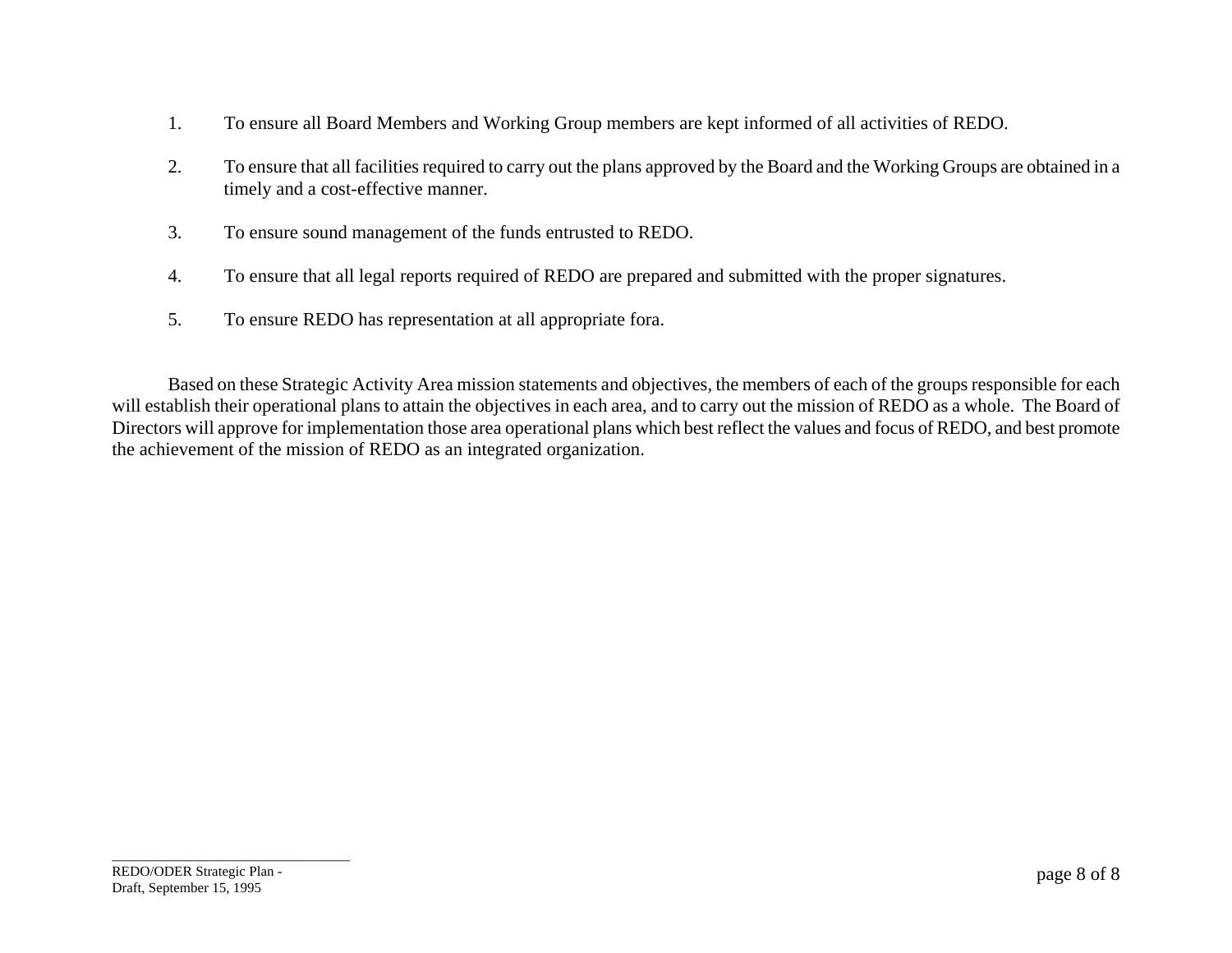# APPENDICES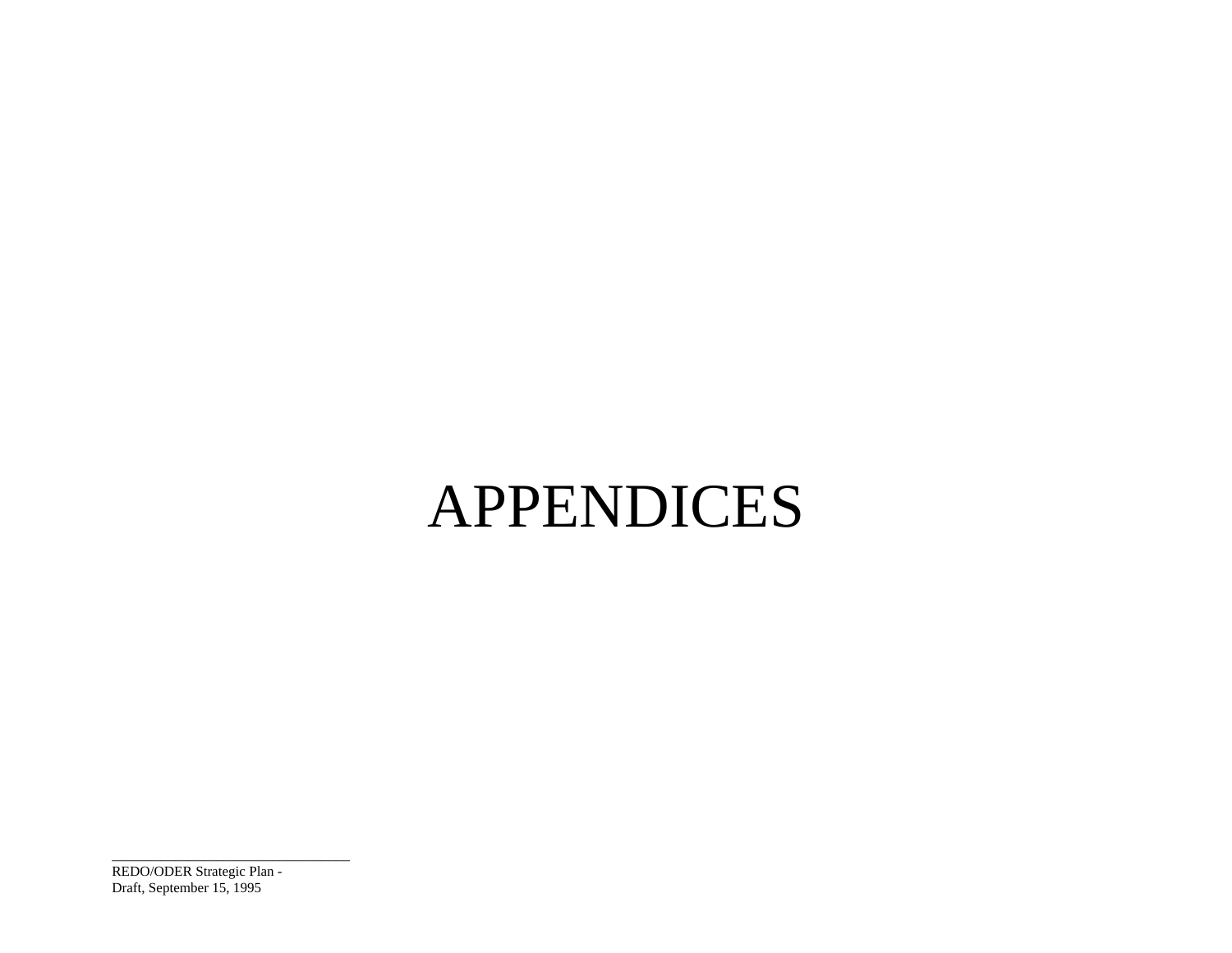#### Contents

| Appendix A: |                                                                                                                       |  |
|-------------|-----------------------------------------------------------------------------------------------------------------------|--|
|             |                                                                                                                       |  |
|             |                                                                                                                       |  |
|             |                                                                                                                       |  |
|             |                                                                                                                       |  |
|             |                                                                                                                       |  |
|             |                                                                                                                       |  |
|             |                                                                                                                       |  |
| Appendix B: |                                                                                                                       |  |
|             |                                                                                                                       |  |
|             |                                                                                                                       |  |
| Appendix C: | Tools which may be used by the Working Groups in each of the Strategic Activity AreasC1                               |  |
| Appendix D: | Results or Success indicators which may be used by Working Groups in each of the Strategic<br><b>Activity AreasD1</b> |  |
| Appendix E: |                                                                                                                       |  |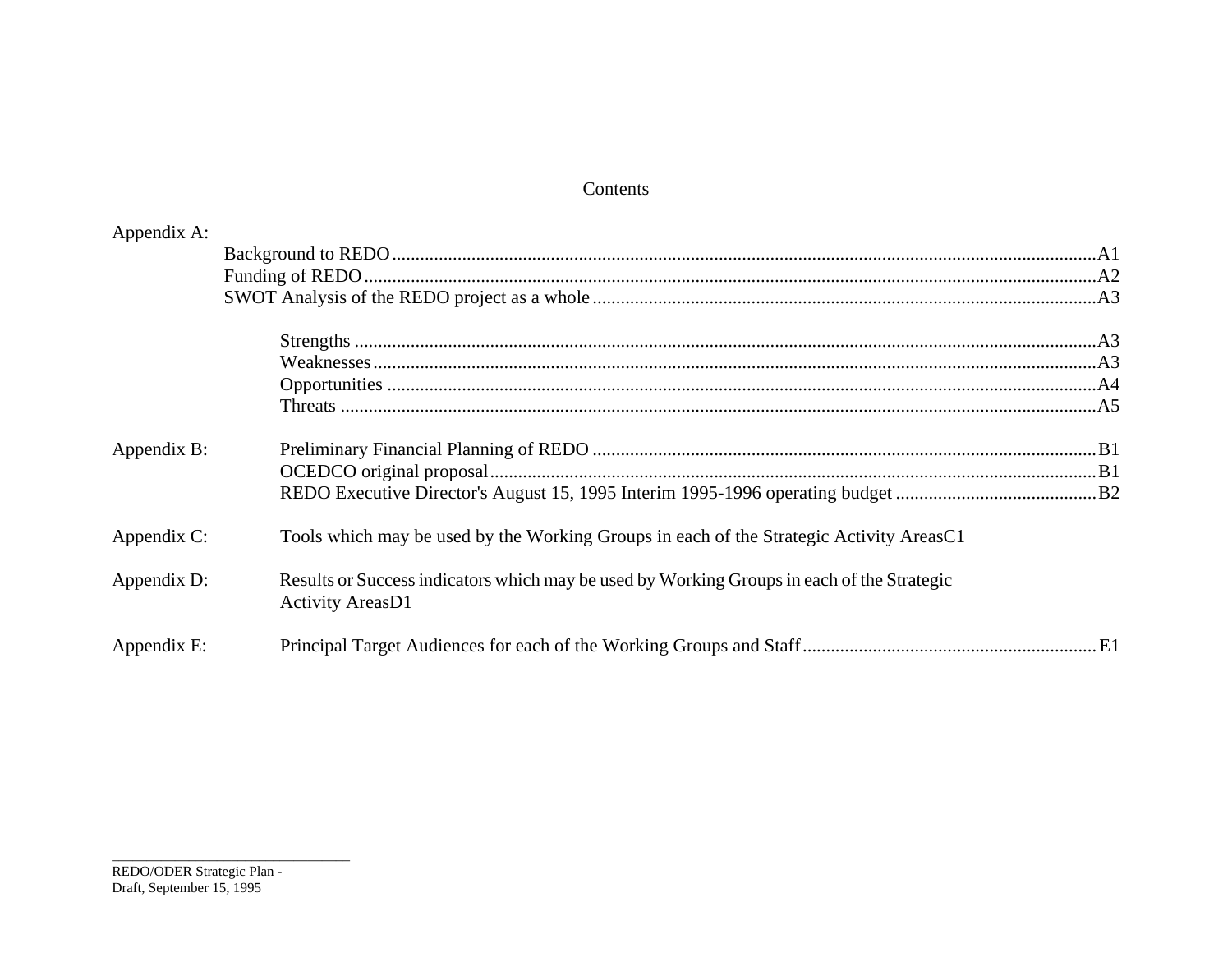#### APPENDIX A

#### Background to REDO

REDO is the child produced by the convergence between an initiative of the National Capital Region Business Task Force on Downsizing and Decentralization with the desire and willingness of Federal Ministers to demonstrate compassion towards displaced federal employees across Canada. The Task Force was formed in the Summer of 1994 by a group of business professionals from both Ottawa-Carleton and from the Outaouais to prepare for the results of the Program Review announced in the Federal Budget of February 1994. The Task Force was co-chaired by Elaine Vacher and Marcel O. Parent and recognized that the potential negative impact of the Federal Government either downsizing or decentralizing, or both, could be substantial on all municipalities of the National Capital Region.

Working through the Fall of 1994, the Task Force asked OCEDCO if it would refine concepts developed in the Task Force and spearhead the selling of a proposal to provide financial assistance to a volunteer group of business people from the region to assist public servants change careers, but remain in the local economy, thus minimizing the negative impact on the National Capital Region, and possibly even creating new companies, and thus enhancing the growth of the National Capital Region. OCEDCO took on the role of drafting the proposal and setting up the meetings, but it was the representatives of the National Capital Region Business Task Force on Downsizing and Decentralization which met with the Federal Ministers to make their case with the assistance of OCEDCO professionals.

The proposal was well received by the Honourable John Manley and the Honourable Marcel Massé, but a mechanism to provide the funding had to be found. Gary Davis of the Industrial Assistance Services Program of Human Resource Development Canada proposed a customized version of the IAS be adopted as the vehicle for providing funding to this private sector proposal.

The members of the National Capital Region Business Task Force on Downsizing and Decentralization became the signatories to a Memorandum of Agreement to establish a Community Adjustment Committee under IAS (called in the agreement The National Capital Region Adjustment Committee), which served as the basis for the Industrial Adjustment Service agreement signed by the Chairman of the Regional Municipality of Ottawa-Carleton, Peter Clarke, and by the Chairman of the Communité Urbane de l'Outaouais, Marc Croteau, and dated March 16, 1995.

While the name *The National Capital Region Adjustment Committee* is what appears on the agreement, the Committee chose to use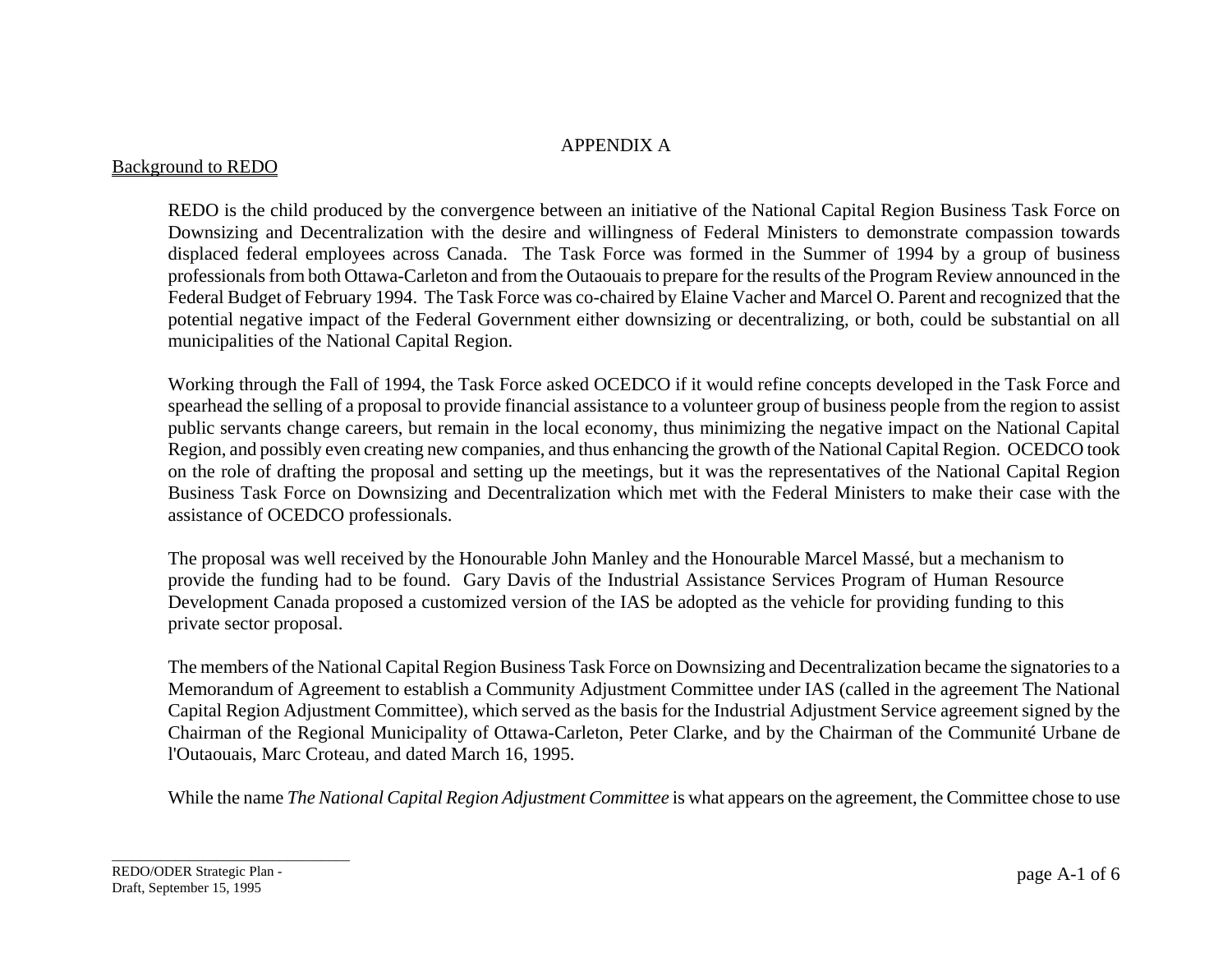the name in the proposal put forward by OCEDCO for the National Capital Region Business Task Force on Downsizing and Decentralization as the name it would go by: the Regional Economic Diversification Opportunities committee — REDO.

The chairs of the two regional municipal governments did not wish to serve as the permanent co-chairs of the Community Adjustment Committee and sought prestigious individuals, one from each of the two regions which form the National Capital Region and Larry O'Brien was the nominee for the Ontario side, while Marcel O.Parent was the nominee from the Québec side.

Rather than immediately hire people to operate this private sector initiative, the Co-Chairs of REDO sought to have as much of the resources required as possible volunteered by the employer conducting the downsizing, i.e. the Federal Government. Thus they sought the loan of office space as well as the loan of professionals to operate the offices of REDO. [check with Marcel on this].

#### The Funding of REDO

The funding of REDO is similar to other Industrial Adjustment Agreements in that the funding is made available initially for two years and can be extended for up to one additional year. The funding made available under this agreement is \$750,000 per year, or up to \$2.25 Million over three years. It was agreed that the funding would be made available for the full three years as the workforce reduction program of the Federal Government is to be spread over three years.

According to the Memorandum of Understanding signed by the ten members of the Task Force which became REDO the following may be paid for from the funds provided:

Expenses for travelling (in Canada only), office supplies, office rental, equipment rental, translation services, clerical and stenographic services, preparation and printing of reports, remuneration of persons or firms engaged or appointed by the committee, and other expenses as may be outlined in a budget prepared by the Committee and approved by the Industrial Adjustment Service.

#### SWOT Analysis

A SWOT Analysis is a review of the Strengths, Weaknesses, Opportunities, and Threats regarding REDO as it more clearly defines its mission, objectives or results sought, thrusts undertaken to achieve those objectives and results, and the tactics or activities it will undertake to carry out those thrusts.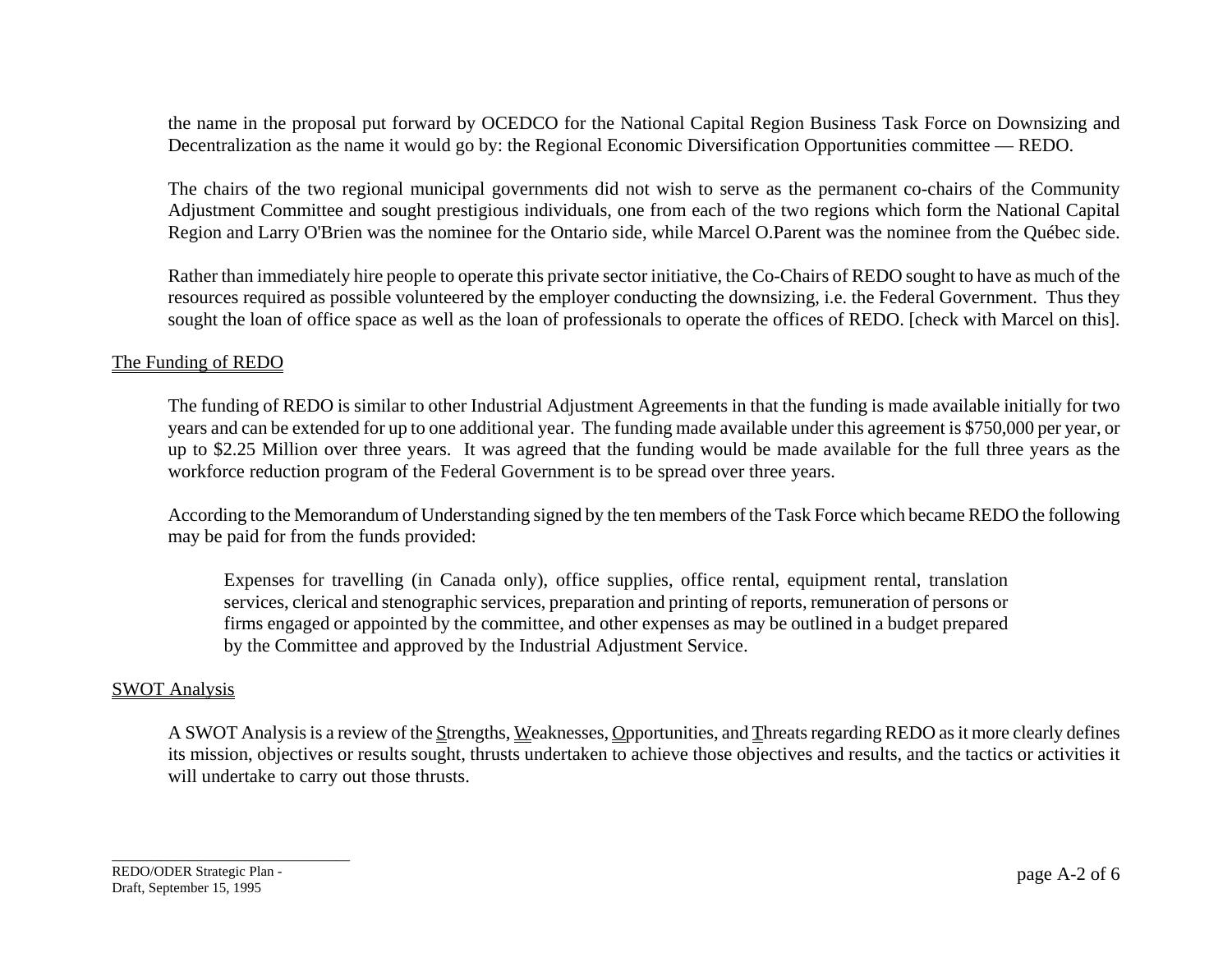#### **STRENGTHS:**

The strengths of REDO as it exists on July 31, 1995 are

- 1. it has the commitment and resources of a significant number of individuals involved in business in the National Capital Region — individuals with contacts in the various business sectors of the Region.
- 2. it has funding to provide services or supplies it cannot acquire from its members or from other businesses in the Region as donations, or at reduced cost.
- 3. it has core staff who are familiar with the Federal Government
- 4. it has the support of all levels of government everyone wants to see REDO succeed and will provide what assistance each individual can.

#### **WEAKNESSES**

- 1. REDO has been defining itself as to what it is not (i.e. not an employment agency), but has been less clear as to what it is thus a lot of good ideas are being generated, but prioritization and coordination are weak as there is no strategic focus to rank ideas against, nor can work plans be developed and coordinated between committees.
- 2. REDO is volunteer driven if volunteers do not have a common vision to serve as a guide, they tend to drift, lose enthusiasm, and drop out, or conversely do their own thing using REDO as their label. This can produce results, but tends to be wasteful, and leaves success to chance.
- 3. Staff being hired and volunteers getting involved are not familiar with the players considerable confusion prevails.
- 4. Current core staff are public servants used to representing large organizations of paid staff, not a small private sector organization composed of volunteers, not familiar with the businesses in the Region nor known to business leaders in the Region.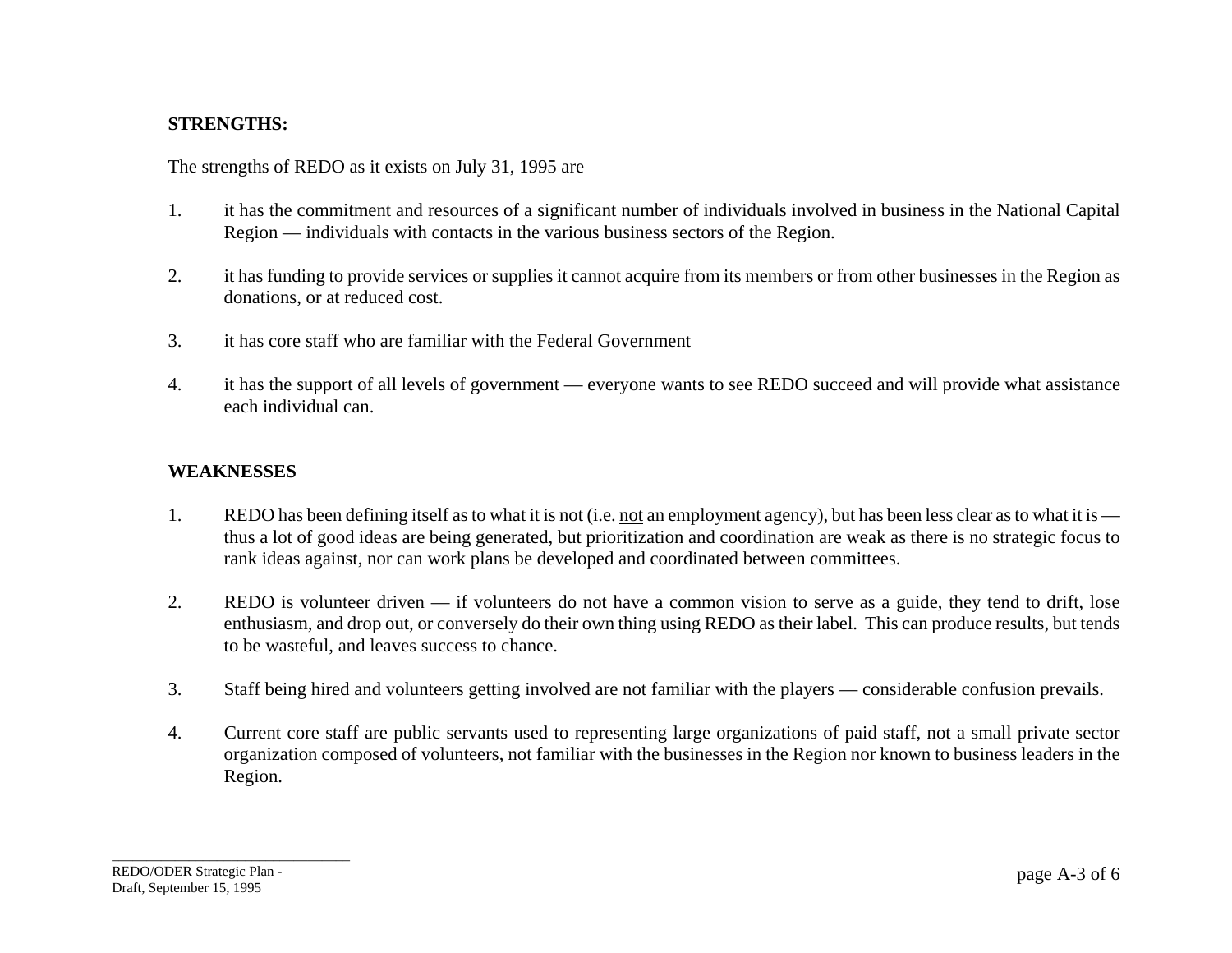- 5. The Departments do not know what they can get from REDO, and are not really clear about what they need as the government as a whole has not gone through a restructuring this profound in many years — Industry Canada was perhaps the best prepared owing to its record of many years of restructuring and downsizing.
- 6. The funds available to REDO are quite limited given the numbers of employees involved. On a per capita basis, REDO has \$150.00 per person being cut to spend on aiding in their transition.
- 7. The data on which all planning and operations should be based are not precise. They are not precise in terms of order of magnitude, nor in terms of the timing of terminations.

#### **OPPORTUNITIES**

- 1. REDO can coordinate or facilitate the effort on the part of business, governments, and labour on both sides of the Ottawa River — all groups working together — to assist people adjust to change in their employment, assist businesses to obtain new investors, assist businesses get started, and serve as a catalyst to ensure that the business is spread as equitably as possible throughout the National Capital Region. No one has ever done this before for the National Capital Region — thus what is done by REDO can serve as the basis for future efforts of this nature.
- 2. REDO can serve as a facilitator to break down the barriers between the Public Service and the private sector in the National Capital Region.
- 3. REDO can raise the morale in the National Capital Region regarding the downsizing of the Public Service and just maybe reduce uncertainty enough for consumers to begin spending again — at least to the extent that uncertainty is the cause of reduced spending.
- 4. REDO can serve as a facilitator or bridge bringing people wanting jobs to employers looking for qualified people and investors to firms looking for partners or investors. One way this can be achieved is by offering to take on the role of the "community group" managing the Ottawa Labour Market Information Network with Human Resource Development Canada.
- 5. REDO can serve as a facilitator to find alternative means to funding R&D carried out by the federal government which is critical to industry in the National Capital Region.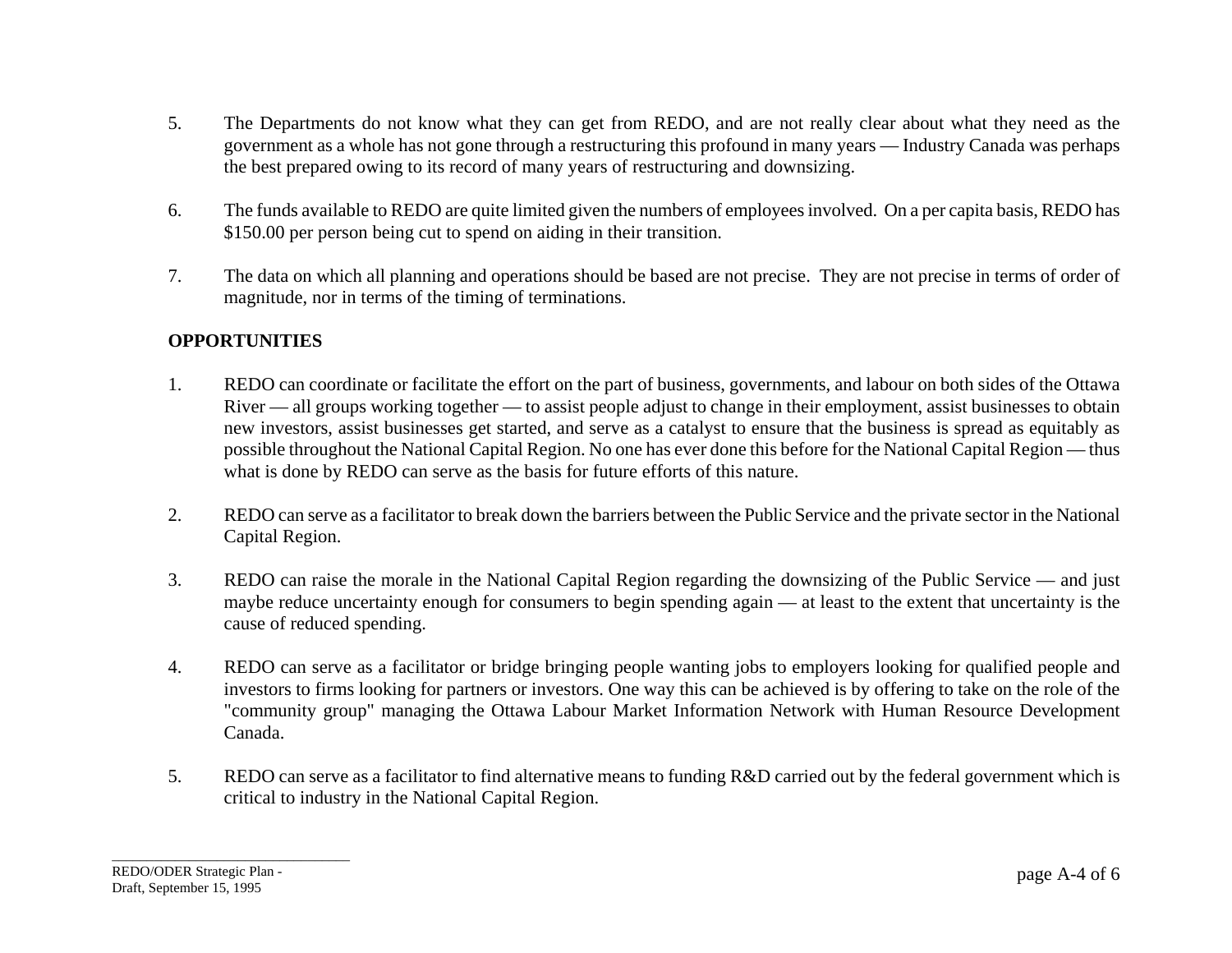- 6. REDO can serve as a catalyst to redefining the educational services of the Region to better serve the communities' needs in the coming years.
- 7. REDO can serve as a facilitator for the National Capital Region urban community to make as smooth a transition as possible from a community perceiving itself as a "government town" to a community perceiving itself as an economy based on a multitude of business sectors.

#### **THREATS**

- 1. Some people see REDO as a politically inspired public relations program with no substance thus the substance of what REDO does must be communicated.
- 2. Some people are concerned that the \$2.25 million is simply money to line the pockets of a few local business people the uses of the funds must targeted to address clearly identified needs and needs that cannot be met through donations of time or resources of the business community, and the choice of anyone or any firm hired must be seen as fair and equitable.
- 3. Some people have the perception that although REDO claims that it is serving the National Capital Region, given its only office is located in Ottawa, the Outaouais is being shortchanged. This is an issue arising from the Outaouais and is really directed at the "retail" functions of REDO — that is a place where people can walk in and get assistance/information on or from REDO. REDO must make certain that if it is to have a place where people can drop in to get information or assistance, that the service is offered on both sides of the Ottawa River.
- 4. REDO's primary target is to assist the Public Servants being released by the Government to a) make as smooth a transition as possible to another role in the National Capital Region, and b) to maximize investment opportunities for the National Capital Region. For those who are changing employment from employers other than the narrowly defined Public Service REDO is targeting in the Industrial Adjustment Service agreement, charges that REDO is being "unfair" have been and can be expected. Such charges could diminish the view of the positive work REDO does accomplish.
- 5. REDO has funding for three years to assist the National Capital Region urban community make the transition from a government town to its new economic base, yet this process began some years ago, and will take more than three years to complete. Properly focused, REDO can put in place the strategic thrusts and mechanisms to address the profound change taking place and will be seen as a success. Focused only on the short term problem, i.e. the 15,000, and REDO could be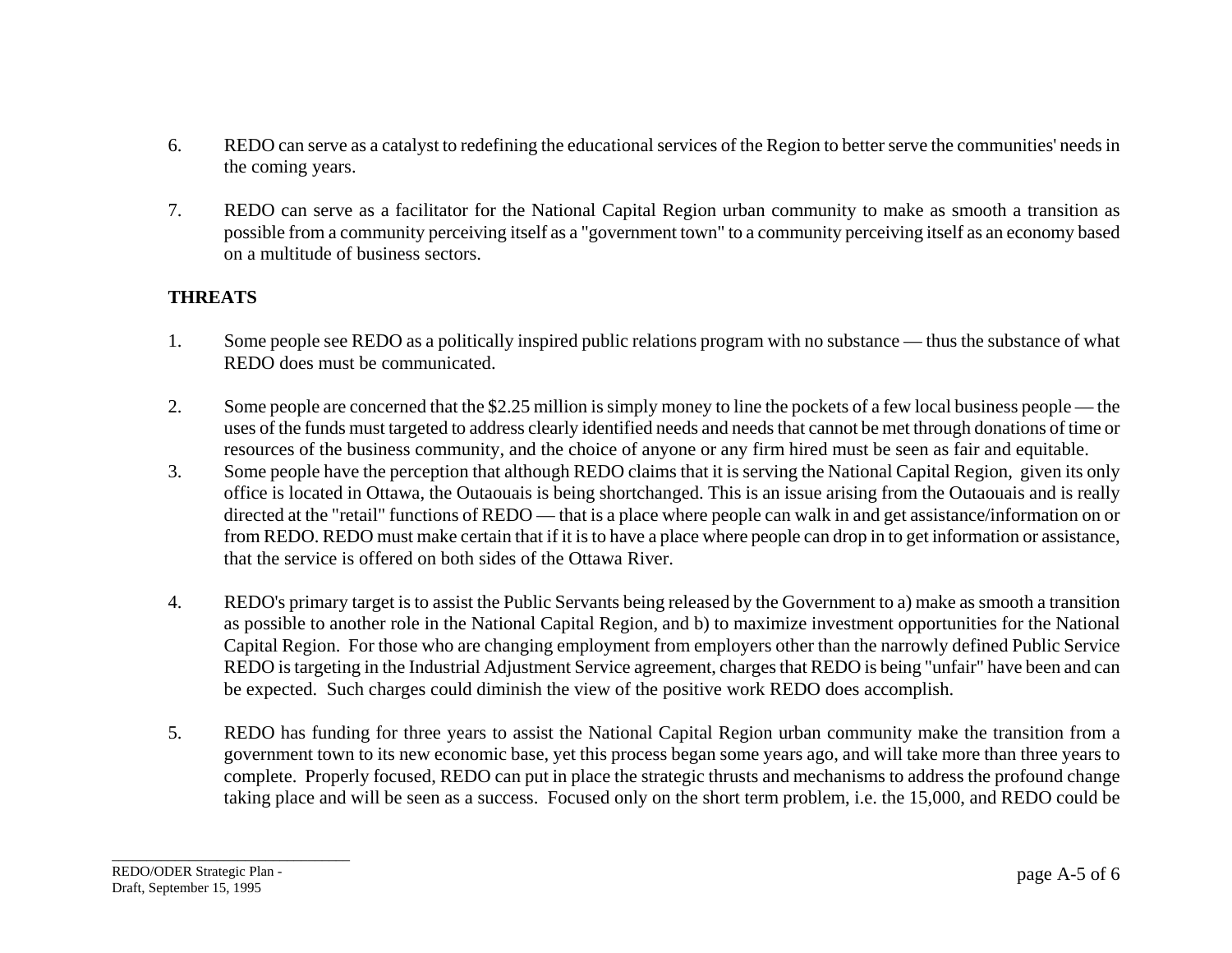seen as a good hearted effort which was just a bandaid solution.

- 6. With so many opportunities, so many activities which could be undertaken, there is a threat that REDO takes on too many functions and fails to deliver substantial results.
- 7. Because we do not know with real precision how many people are in need of any specific service, we could off the mark in many cases providing an image of not having our act together, or worse.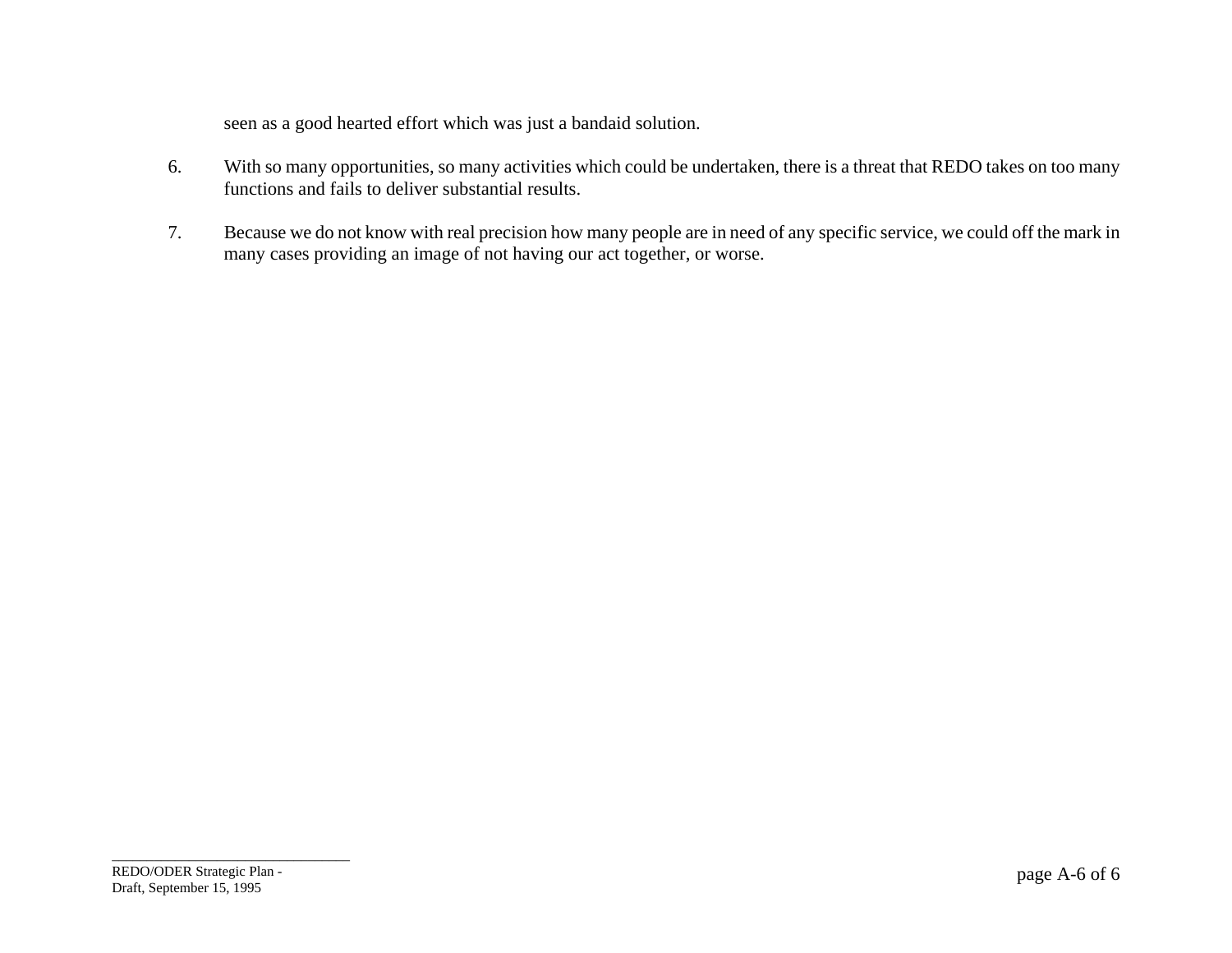#### APPENDIX B

#### Preliminary Financial Planning of REDO

[NOTA: The three year financial and operational plan will be developed once the Board has approved the Strategic Plan and Strategic Activity Area operational plans have been approved. In the interim, there are two "budgets" which can serve as a point of departure for the development of an operational budget. The first is the original budget submitted to the Federal Government by OCEDCO (February 1995); the second is an interim operating budget for the year April 1995 through March 1996 developed by the Executive Director of REDO (August 1995)]

#### The original budget submitted by OCEDCO

| <b>REDO STAFF</b>                                                                                                                                                                                                                                    |         |         |  |  |
|------------------------------------------------------------------------------------------------------------------------------------------------------------------------------------------------------------------------------------------------------|---------|---------|--|--|
| Director                                                                                                                                                                                                                                             | 80,000  |         |  |  |
| Communications Coordinator 60,000                                                                                                                                                                                                                    |         |         |  |  |
| 3 Pathway Coordinators                                                                                                                                                                                                                               | 180,000 |         |  |  |
| 2 Support Staff                                                                                                                                                                                                                                      | 70,000  | 90,000  |  |  |
| Total                                                                                                                                                                                                                                                |         |         |  |  |
| Office Rent, etc.                                                                                                                                                                                                                                    |         | 100,000 |  |  |
| Comprehensive communications program to create awareness<br>and information materials across the public service, including<br>media ads, presentations, handouts, guides, etc (considered<br>very important to emphasize the positive opportunities, |         |         |  |  |
| publicize success stories, maintain momentum.                                                                                                                                                                                                        |         | 250,000 |  |  |
| <b>Total Estimated Funding Required:</b>                                                                                                                                                                                                             |         | 740,000 |  |  |

\*\*\*\*\*\*\*\*\*\*\*\*\*\*\*\*\*\*\*\*\*\*\*\*\*\*\*\*\*\*\*\*\*\*\*\*\*\*\*\*\*\*\*\*\*\*\*\*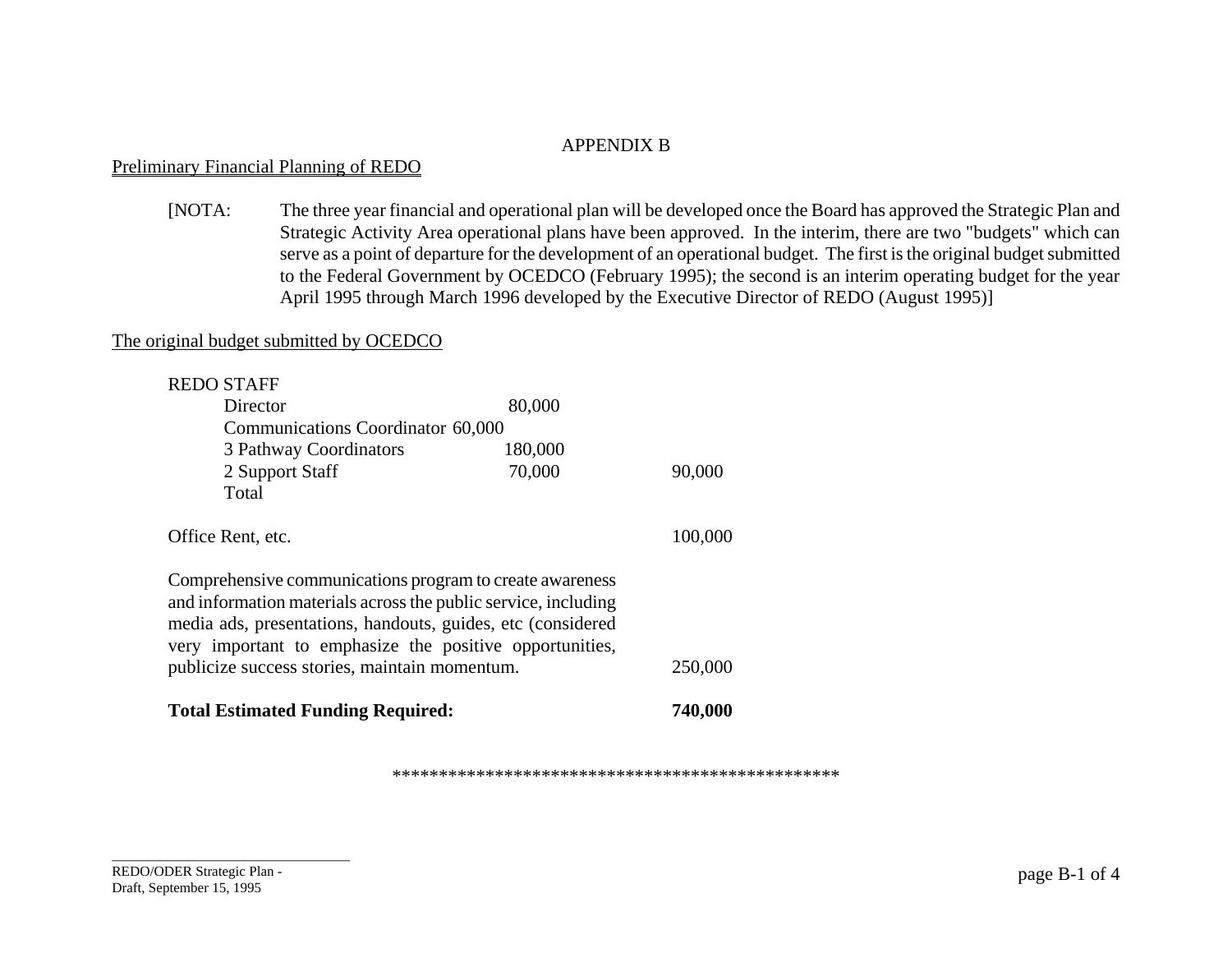Operating Budget Developed by Johanne Roberge, Executive Director, REDO (August 15, 1995)

|                                                  | <b>DRAFT FOR DISCUSSION</b><br><b>BUDGET</b> |        |                            |
|--------------------------------------------------|----------------------------------------------|--------|----------------------------|
|                                                  |                                              |        | (April 1995 to March 1996) |
| <b>START-UP COSTS (to date):</b>                 |                                              |        | 20,095                     |
| <b>OCEDCO</b>                                    | \$                                           | 14,000 |                            |
| move & related cost                              | 3,000                                        |        |                            |
| press conference                                 |                                              | 800    |                            |
| Fax machine                                      | 2,295                                        |        |                            |
| <b>OPERATIONAL COST:</b>                         |                                              |        | 105,300                    |
| Board member expenses (rough estimate)           | 10,000                                       |        |                            |
| Travel                                           |                                              | 10,000 |                            |
| REDO staff expenses                              | 10,000                                       |        |                            |
| Printing (\$5,000 to date)                       |                                              | 15,000 |                            |
| Computer support (1)                             | 4,000                                        |        |                            |
| Telephone, photocopy, etc                        | 15,000                                       |        |                            |
| <b>Meeting Expenses</b>                          |                                              | 7,400  |                            |
| Other                                            | 3,900                                        |        |                            |
| Translation (excluding Good News network) 10,000 |                                              |        |                            |
| <b>Support to Good News network</b>              |                                              |        |                            |
| & French equ.                                    | 20,000                                       |        |                            |
| <b>COMMUNICATION COST:</b>                       |                                              |        | 80,000                     |
| Hill $&$ Knowlton (to date)                      |                                              | 10,000 |                            |
| Attitude campaign                                |                                              | 70,000 |                            |
| (estimated budget for REDO-Info WG)              |                                              |        |                            |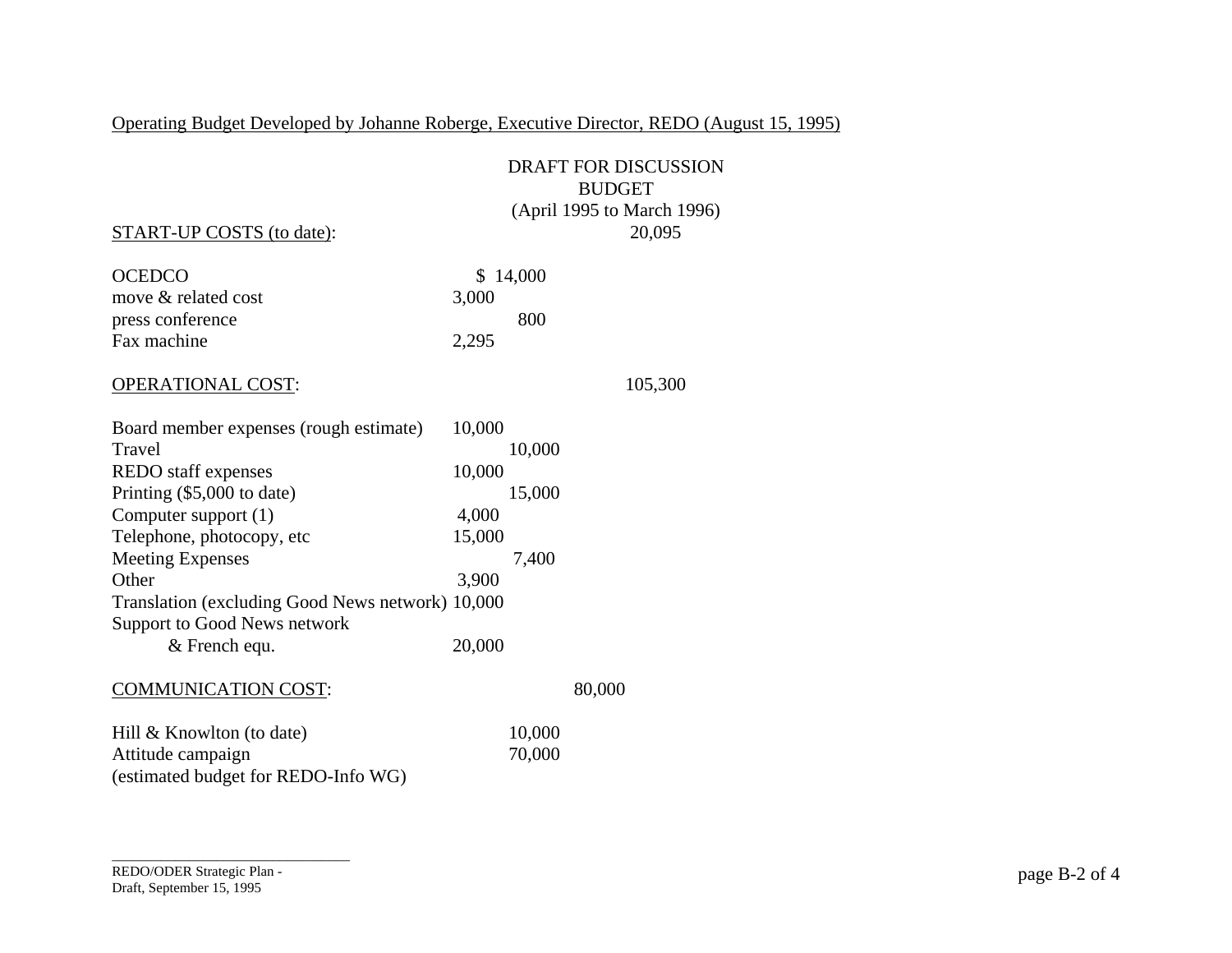| ENTREPRENEURSHIP:                                  |        | 80,000 |
|----------------------------------------------------|--------|--------|
| <b>EMPLOYMENT/PROJECTS COSTS: (rough estimate)</b> |        | 44,605 |
| HR forum                                           | 5,000  |        |
| Job shadowing                                      | 5,000  |        |
| REDO line                                          | 5,000  |        |
| Transition services "inventory"                    | 29,605 |        |

# SALARY OR EQUIVALENT (including consulting):

#### REDO OFFICE:

| 40,000<br>Executive assistant (1)<br>Administrative assistant/info assistant<br>35,000<br>60,000<br>Director, Employment & training<br>CATA - REDO line project (3)<br>20,000<br>HR forum project (6 months)<br>25,000<br>Job shadowing projet (pilot 6 months)<br>25,000 |
|---------------------------------------------------------------------------------------------------------------------------------------------------------------------------------------------------------------------------------------------------------------------------|
|                                                                                                                                                                                                                                                                           |
|                                                                                                                                                                                                                                                                           |
|                                                                                                                                                                                                                                                                           |
|                                                                                                                                                                                                                                                                           |
|                                                                                                                                                                                                                                                                           |
|                                                                                                                                                                                                                                                                           |
| Director, Commercialization (2)                                                                                                                                                                                                                                           |
| Director, Information<br>50,000                                                                                                                                                                                                                                           |
| Director, Entrepreneurship<br>(2)                                                                                                                                                                                                                                         |
| Entrepreneurship Centre REDO desk 40,000                                                                                                                                                                                                                                  |
| Sub-total                                                                                                                                                                                                                                                                 |

 $$375,000$ 

#### CONSULTING:

| Philémon Paquette |       | 15,000 |
|-------------------|-------|--------|
| to date           | 7.950 |        |
| next two weeks    | 2,050 |        |
| extension         | 5,000 |        |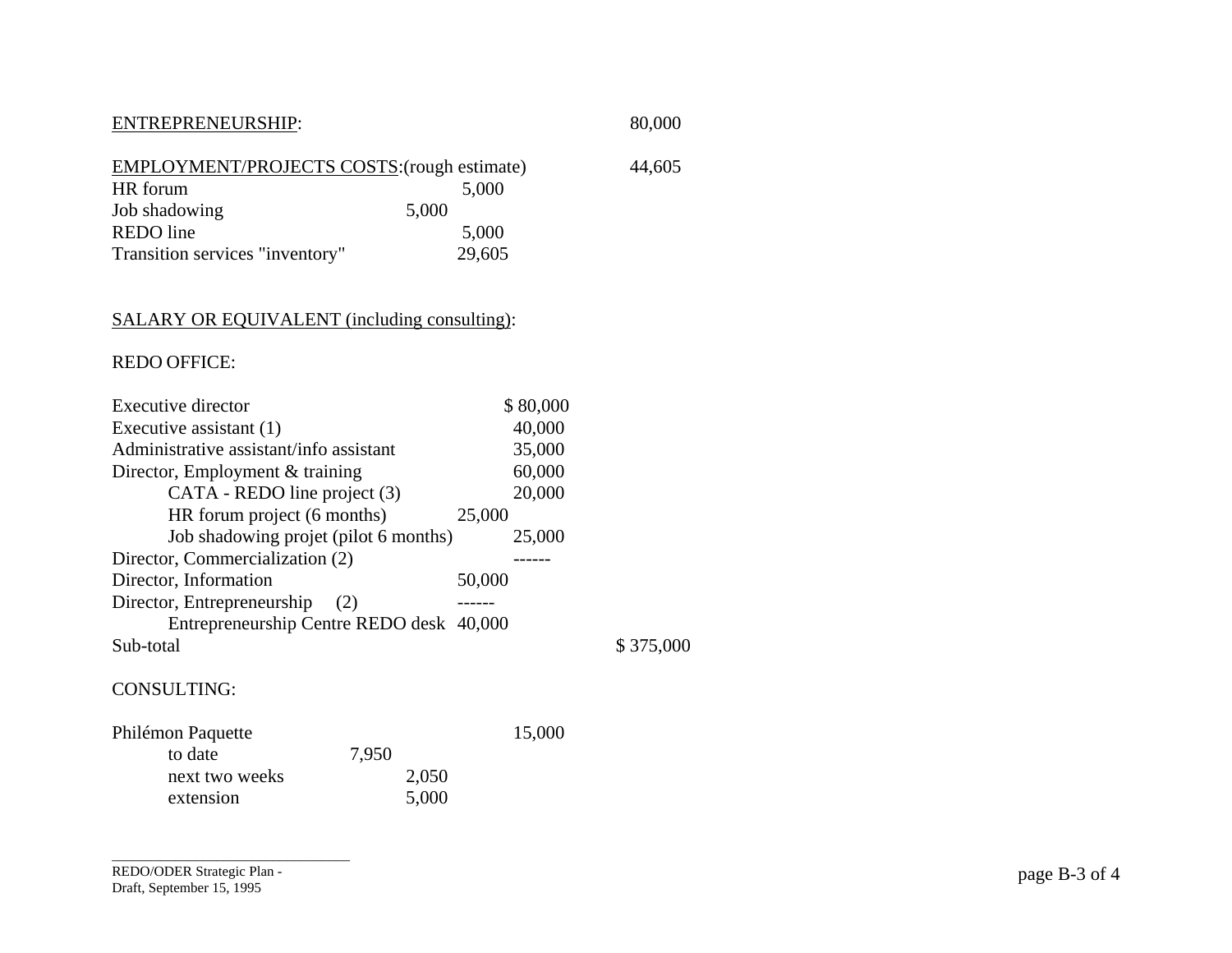(another 3 weeks ?)

Outside expertise as requested by M. Darch 30,000

| Sub-total                 | 45,000    |
|---------------------------|-----------|
| TOTAL SALARY & EQUIVALENT | \$420,000 |
| TOTAL:                    | \$750,000 |

- PS: The following assumptions have been used for this forecast:
- 1) I have assumed computers will be donated.
- 2) Budget for the Commercialization WG and an estimated \$70,000 for the Information WG have been included.
- 3) Entrepreneurship has been estimated at \$80,000 which ever way we decide to go.
- 4) Transition services inventory cost are probably under estimated.

(1) The executive assistant will provide the half a person administrative support requirement as requested by Michael Darch

(2) Assumes cost sharing from Departments

(3) Assumes cost sharing through other funding programs

\*\*\*\*\*\*\*\*\*\*\*\*\*\*\*\*\*\*\*\*\*\*\*\*\*\*\*\*\*\*\*\*\*\*\*\*\*\*\*\*\*\*\*\*\*\*\*\*\*\*\*\*\*\*\*\*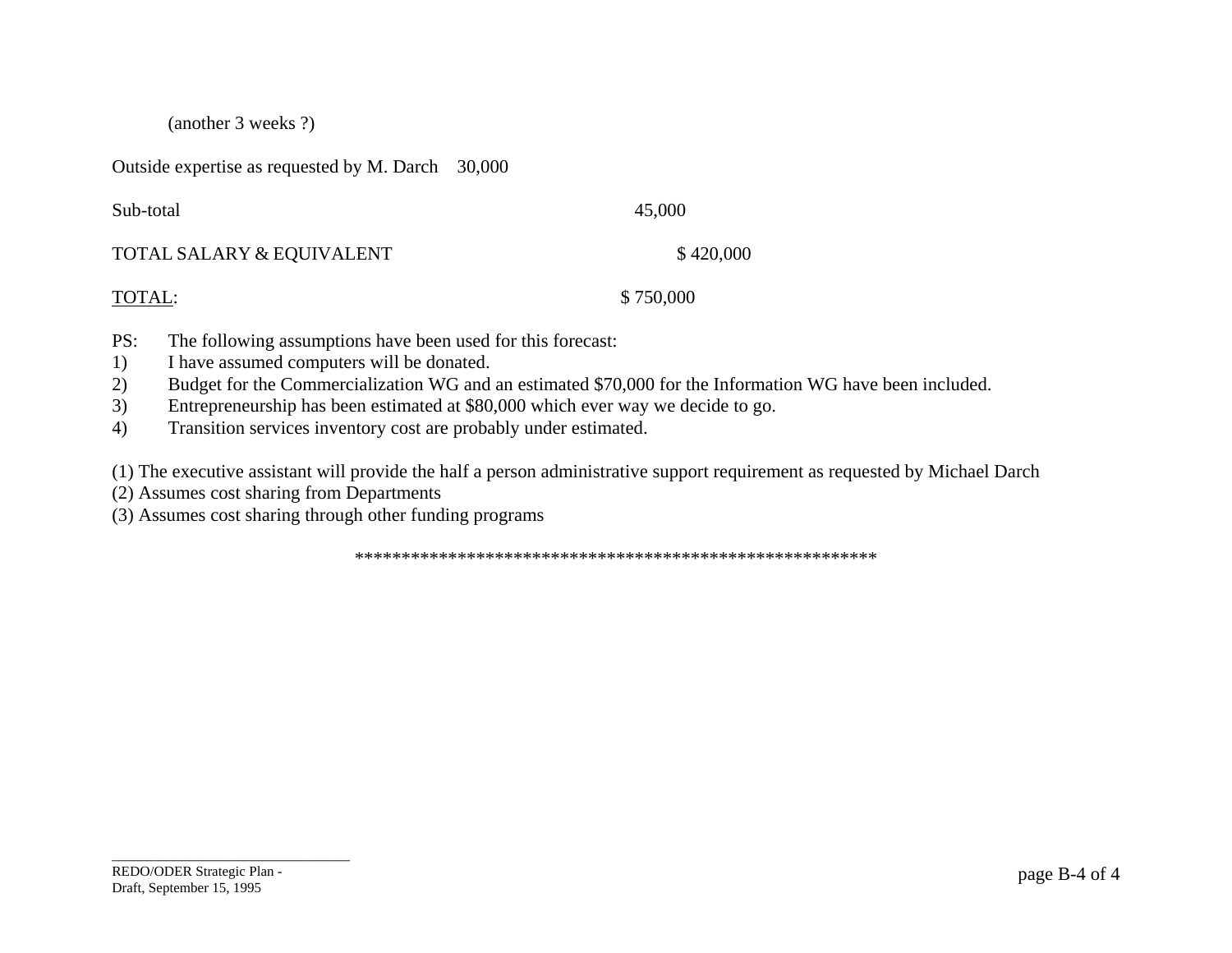# Appendix D

Tools which may be used by the Working Groups in each of the Strategic Activity Areas

# Employment

- 1. The CATA proposed expansion of its fax line to serve as a "REDO Line" open to anyone who wishes to access it. Can contain both resumés and job stats. Here the role would be the provision of the service by REDO volunteers and by seconded personnel to input and maintain data. Some costs to REDO.
- 2. The Ottawa Labour Market Information Network (OALMIN) which contains a databank of all jobs in the NCR as well as a databank on all jobs and competency requirements according to the National Occupational Classification. The Employment Working Group will encourage employers in the National Capital Region to use the OALMIN as a depository for both upcoming job possibilities and for defining more clearly job requirements. Data can be provided to CEC personnel who will input the data. The Employment Working Group should seek representation on the "Community Advisory Group" the Department of Human Resource Development is establishing to provide guidance on the services which the OALMIN will provide.
- 3. The Electronic Labour Exchange (ELE) being piloted in the Region by Human Resource Development Canada. Will contain stylized data on individuals seeking employment and on jobs available; programming will permit matching for either employer or for potential employee. Role of REDO is to encourage employers to use the vehicle.
- 4. A hand-out updated on a regular basis which can be provided to any person contacting REDO about options for career change, listing places to go, what can be expected from each, telephone numbers of contact persons — should cover the above for finding a job, starting their own business, or commercialization of an existing government operation (i.e. an inventory of transition services).
- 5. An Awareness Program to improve the possibilities of jobs being created in the region, and being offered to displaced federal government workers. This program could include:
	- a. A weekly or bi-weekly page in the Citizen, Le Droit, the Sun, and as many of the weeklies throughout the National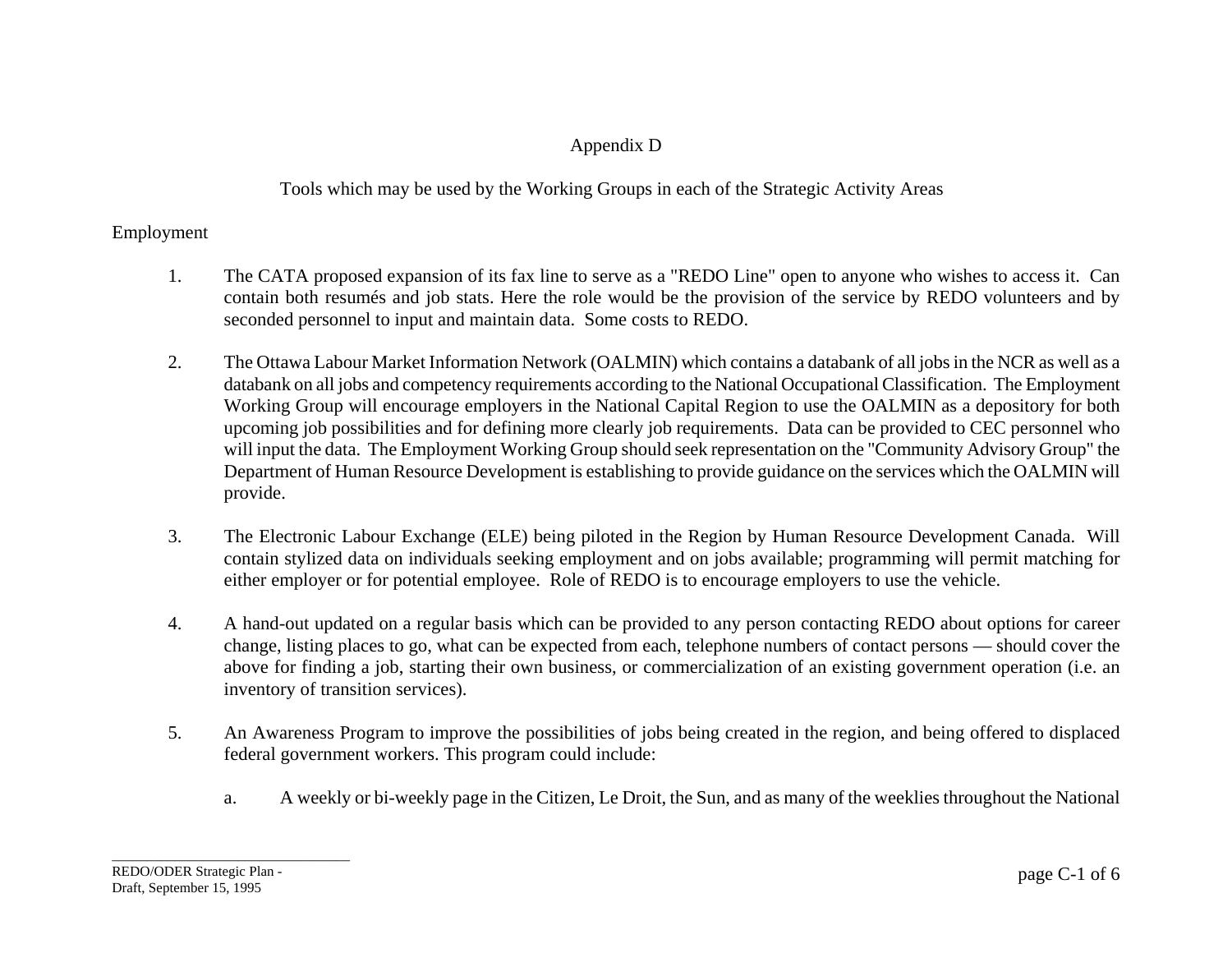Capital Region to deliver the message.

- b. Periodic good news stories on both French and English television news slots
- c. A series of articles about what is a public servant profiling the typical day in the life of, and the perspectives attitudes, etc of the individual to put flesh and blood on a public servant for private sector employers. Talk about transferable competencies.
- d. A series of articles of what is a private sector job, profiling the typical day in the life of, the attitudes and perspectives, etc of individuals in such a job, of the employer, etc. talk about competencies required.
- e. A series of articles about the industries, municipalities in the Region, structure, prospects, markets (local, regional, national, international -- implications thereof)
- f. A series of articles about how people have made the transition from their former employment to their new employment as an employee of someone else or as self-employed, regardless of locale.
- g. Periodic conferences, seminars, or workshops profiling industries, competencies, communities, or on how other communities have managed their transitions, (e.g. Calgary, Moncton, Pittsburgh, Seattle) develop a coordinated plan with Working Groups. REDO is sponsor, funding may be obtained from interested groups.
- h. Human Resource Fora for both federal government and private sector human resource managers conducted on a periodic basis to review communications issues, the effectiveness of electronic data, language barriers, needs on either side to provide a continuous improvement of information transmission and outplacement services.

#### Training and Education

- 1. Establishing an advisory committee (or possibly a series of consultation sessions) composed of employers from Ottawa-Carleton and from the Outaouais to establish short term and long term needs and gaps in training.
- 2. Establishing an advisory committee or possibly a series of public discussions for public and private trainers from throughout the Region to discuss how best long term needs can be met, and gaps filled.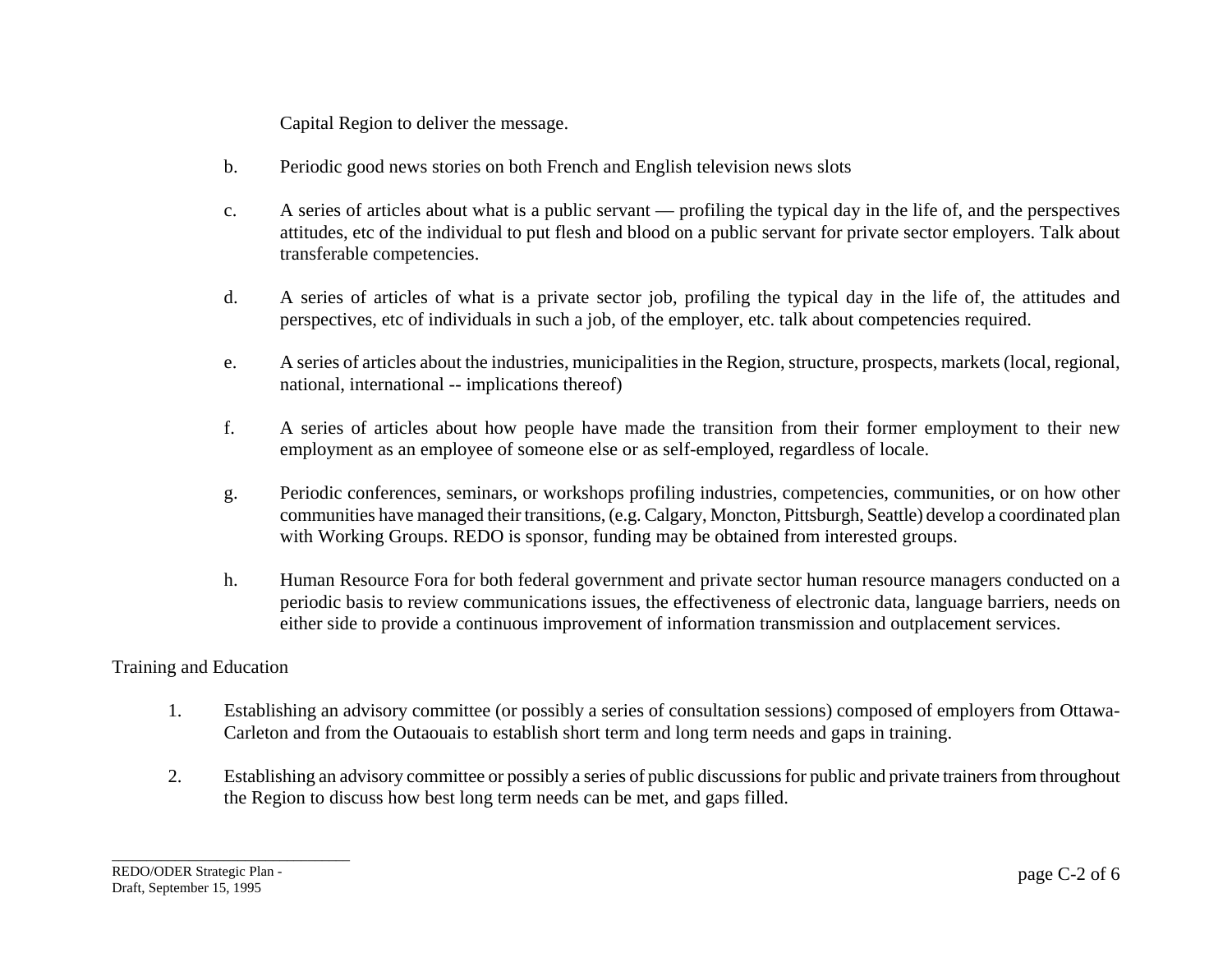- 3. The Ottawa Labour Market Information Network (OALMIN) has launched the establishment of databank of all training courses, seminars and workshops, and of trainers in the NCR in the next few weeks. The proposed approach is that training providers will choose to join the network and enter their own data while Human Resource Development Canada will continue as the technical database managers only operating under the guidance of a "Community Advisory Group" responsible for determining uses, services, and policies of the Network and encouraging employers to use the Network; access is currently restricted to job counsellors and to employers — future to be determined by Committee. Cost to REDO, nil to low, i.e. primarily volunteer time and space to meet.
- 4. Establish a central registry of trainings required by displaced workers, when required, who is providing (information to be provided by JAC, by individual departments, or by potential employers) -- to identify through analysis, gaps and volume needs.
- 5. Conduct Focus Groups with, and/or a survey of, both individuals being outplaced, and with employers to get a handle on what needs of each group might be for training and information for either employment or self employment. Can assist REDO better target its focus. REDO's role would be to conduct the focus groups with the assistance of the Departments as well as with the assistance of employer/employer groups e.g. the Board of Trade, la Chambre de commerce et d'industrie de l'Outaouais, CATA, and the Ottawa Tourism Association.
- 6. Establish a list of individuals who are prepared to talk to federal government workers on what it is like to make the transition from employment in the Public Service of Canada to a new career either with another employer, or in self employment.

# Entrepreneurship

- 1. Provide walk-in centres, in both Ottawa-Carleton and in the Outaouais, for first-line support of displaced federal government workers and others.
- 2. Identify cost effective longer term seminar on entrepreneurship (e.g. such as that used by IAS elsewhere) which can assist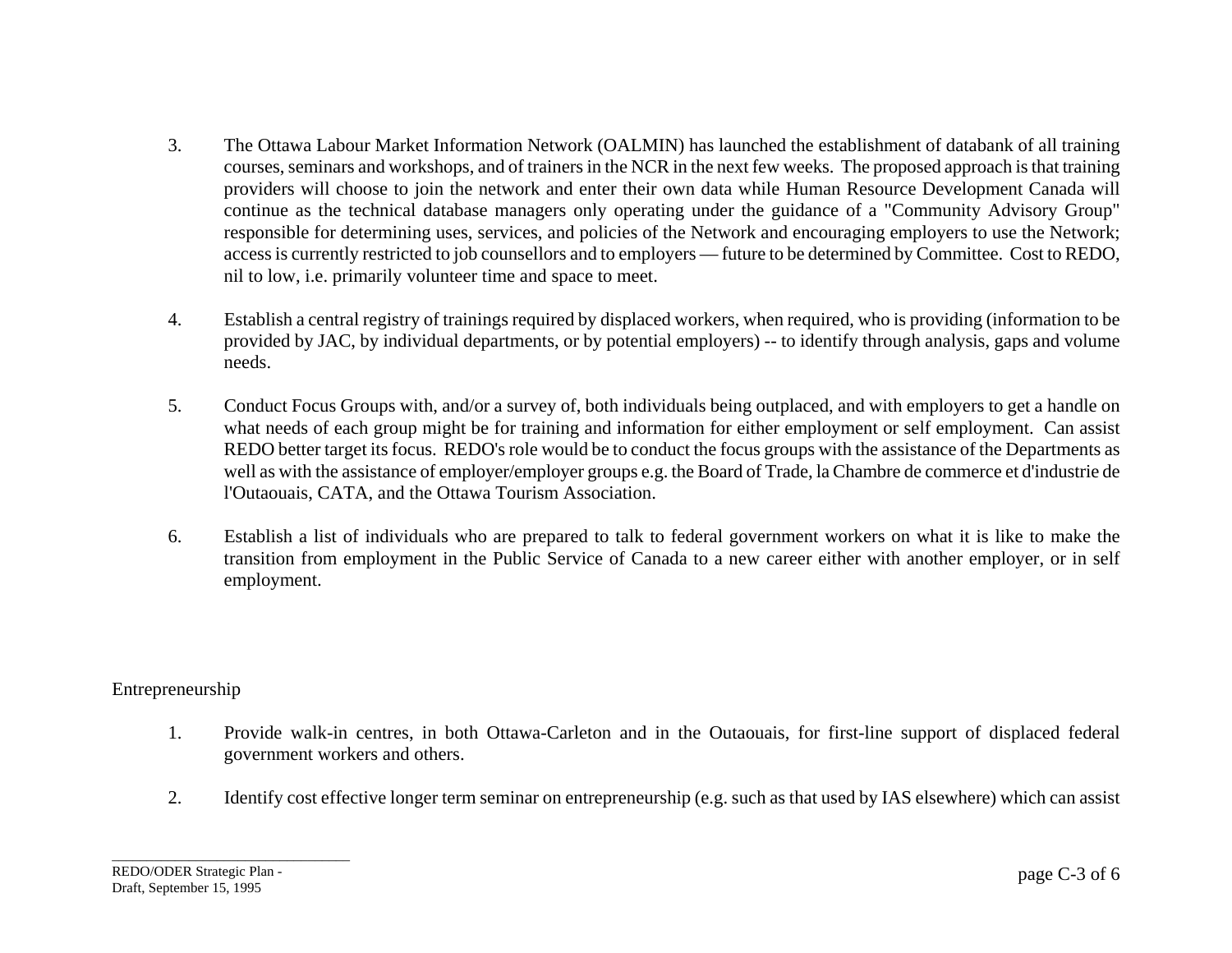potential entrepreneurs to establish their businesses. REDO sponsors on a periodic basis to the general public on a full cost or subsidized basis.

- 3. Construct a confidential data-base of individuals or firms seeking partners in ventures already up and running, or proposed for launch, as well as a data-base of individuals seeking business ventures.
- 4. Identify where business counselling and in-depth training can be obtained by potential entrepreneurs, and produce a guide to these resources to be provided to potential entrepreneurs.
- 5. Develop a list of entrepreneurs who are willing to provide (on a volunteer basis) a few hours of counselling to potential entrepreneurs.
- 6. Acquire region-specific statistics on small business start-ups and bankruptcies to assist potential entrepreneurs in their decision-making process.

#### Commercialization

- 1. Establish contact with key contacts in each federal department to establish two-way communication on possible target organizations for "alternate service delivery" and to facilitate removal of barriers to the commercialization of units.
- 2. Establish a data bank of interested companies.
- 3. Establish the policies and procedures to be used on a government and department basis and make those available to companies in the NCR.
- 4. For major privatization (i.e. Transport, Canada Communications Group) ensure jobs remain in the NCR.
- 5. Work with companies seeking to capture privatization opportunities.
- 6. Work with employees or employee groups who have identified commercialization opportunities.
- 7. A "round table" or some such forum for business leaders and deputy ministers so that each could understand the goals and objectives of the other. Possibly co-sponsored by OCEDCO and/or by la Société De Diversification Economique De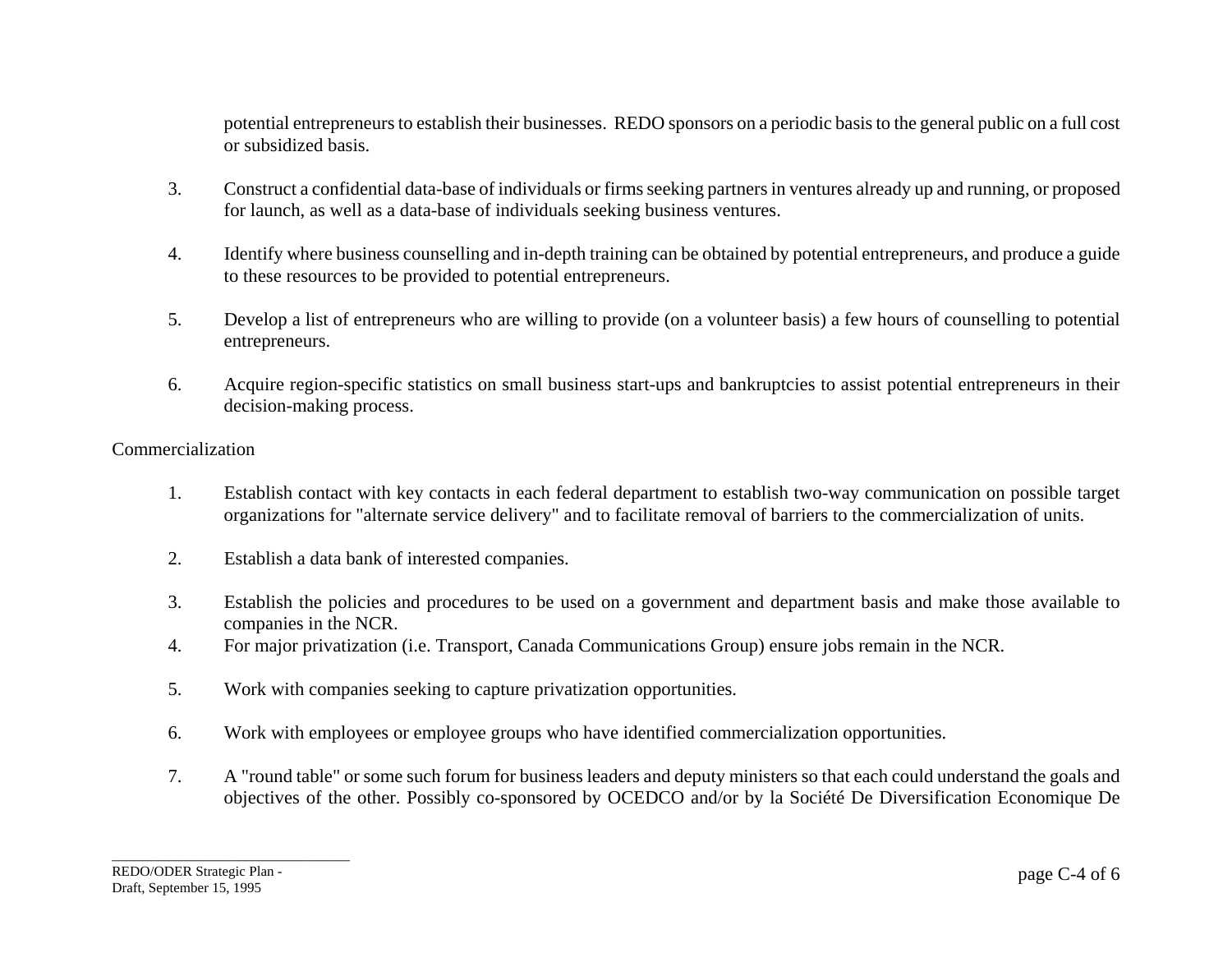L'Outaouais, and/or by la Chambre de commerce et d'industrie de l'Outaouais. Information

The selection of communications tools will be based on:

- a) the requirements of, and acceptability to, the other working groups of REDO and of the Board of Directors;
- b) the need to identify via the private and public sectors which information people want;
- c) and, the means by which it can be effectively communicated.

Coordination (Headquarters Staff)

- 1. Production of all minutes of the Board of Directors and of Working Groups.
- 2. Provision of advice to the Chairs of the Board of Directors and of Working Groups of actions to be taken, who the action as been assigned to (or obtain a name from the Chairs), and follow-up with the individuals accountable to ascertain if the action has been carried out, or to whom the action has been reassigned, if the action is not being pursued.
- 3. Prepare and maintain documented hard copy and electronic filing systems accessible to the members of the Board and of the Working Groups.
- 4. Establish and manage such data bases and data management and transmission systems as directed or requested by the Board of Directors or Working Groups.
- 5. Establish financial and office management procedures acceptable to the Board, to IAS, and to the Financial Administration Act to the extent it applies.
- 6. Carry out liaison activities on behalf of the Board of Directors or Working Groups with government departments, employers, and individuals as directed.
- 7. Produce all briefing notes, letters, articles, etc as required by the Board of Directors or Working Groups, either by writing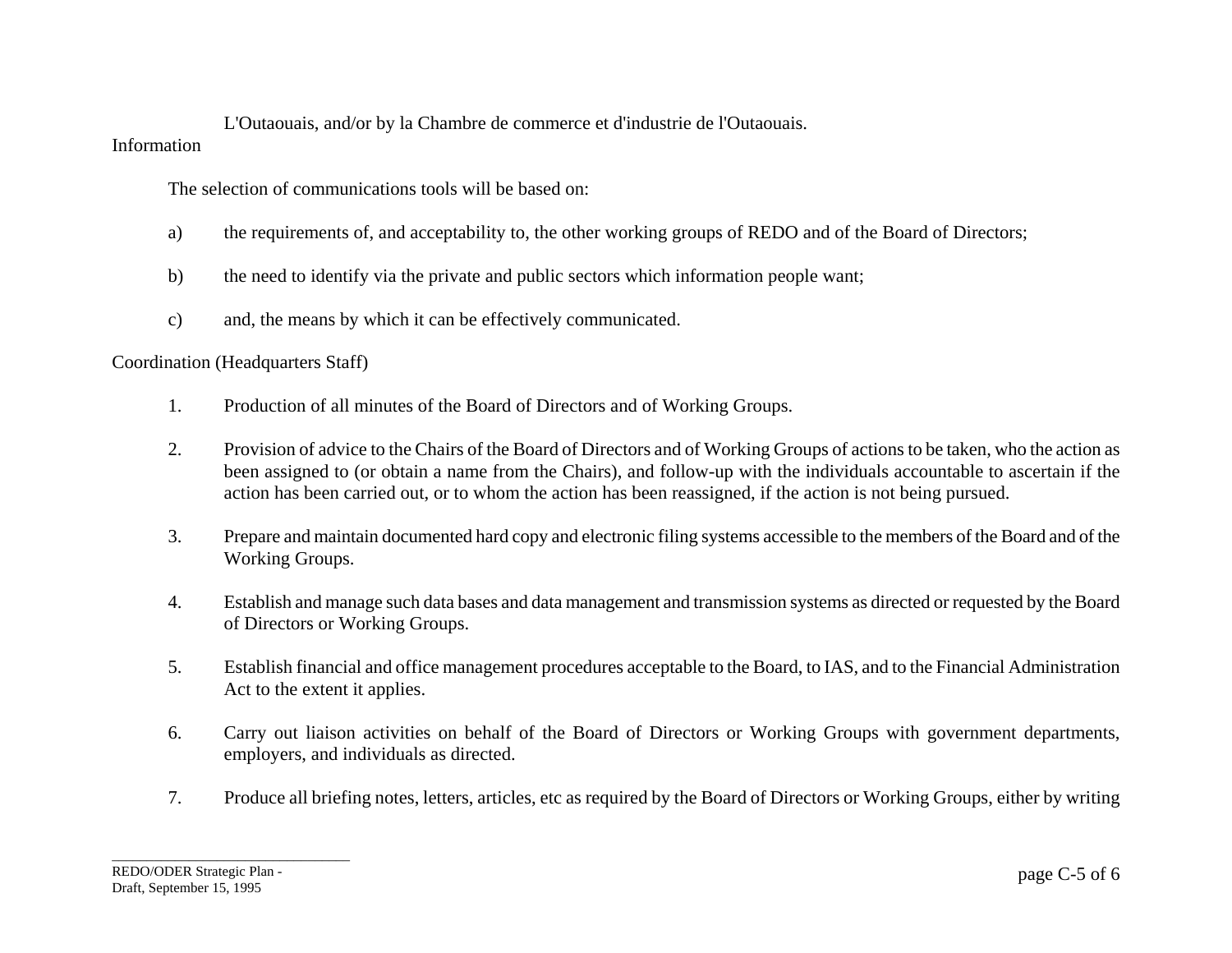such documents, assisting Board Members to write the material required, or by supervising the writing of such materials under contract.

- 8. The management of all projects assigned by the Board or by Working Groups.
- 9. The acquisition and management of all facilities approved by the Board of Directors.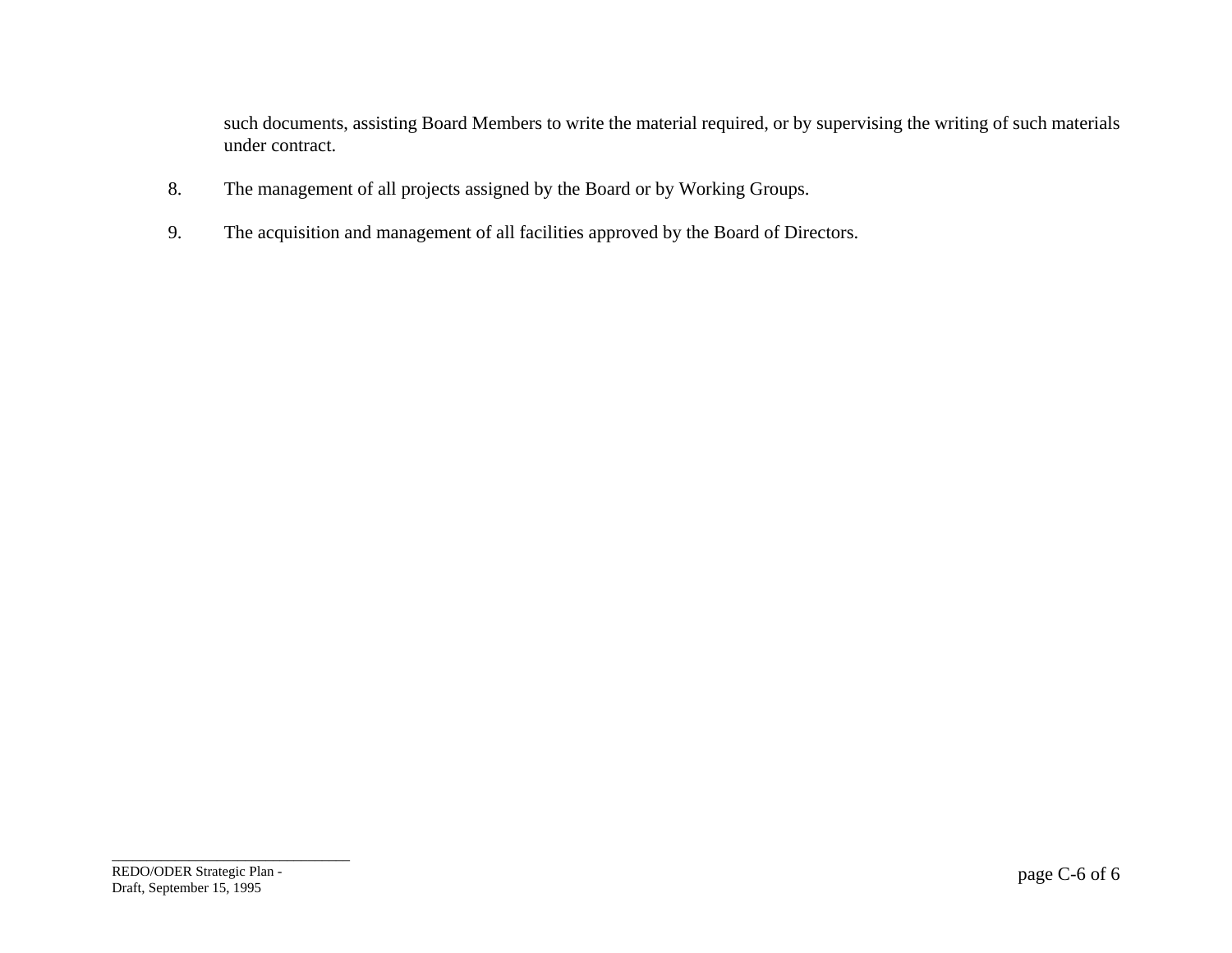# Appendix E:

Results or Success indicators which may be used by Working Groups in each of the Strategic Activity Areas

# Employment

- 1. The number of displaced federal government workers and others who make the transition from their former employment to new employment in another organization outside the Public Service, or who started their own businesses, measured monthly by the NCRJAC in cooperation with REDO.
- 2. The increase in number of employers who choose to use REDO supported vehicles, measured on a monthly basis.

### Training and Education

- 1. Number of people taking advantage of REDO speakers on transition or on entrepreneurship, or picking up REDO materials.
- 2. That employers and counsellors feel that REDO has had a positive impact measure obtained by survey.
- 3. The number of people/organizations or the percentage of target populations which make use of REDO vehicles.

#### Entrepreneurship

- 1. Number of people who choose to enter into their own businesses or join others in existing businesses or franchises.
- 2. Number of people who after using REDO services choose not to enter into self-employment, into existing businesses or franchises because the counselling, coaching, or training provided for them the information necessary to decide not to pursue that option.

# Commercialization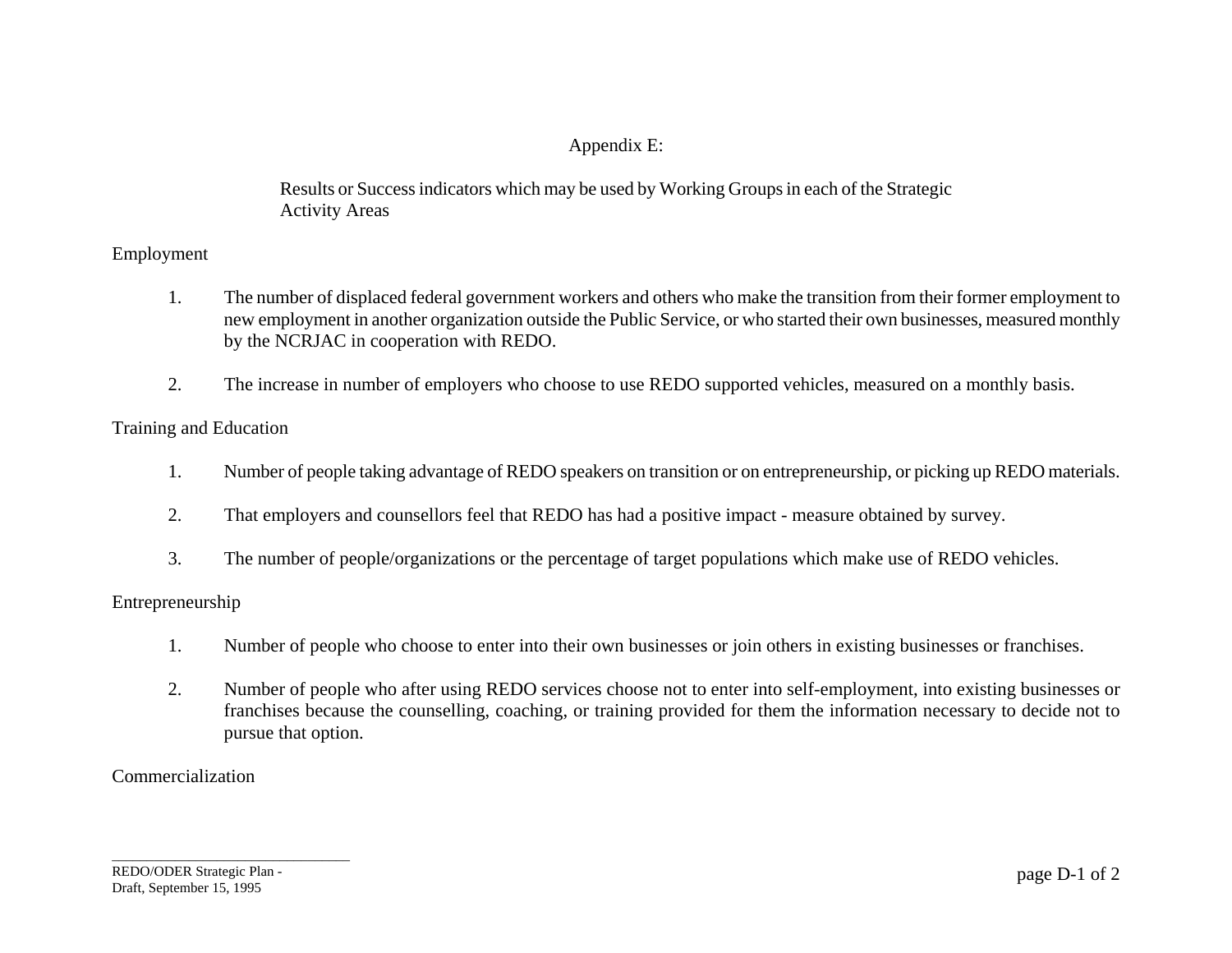- 1. The Number of organizations assisted by REDO to become commercialized or to be approved as alternative service delivery organizations.
- 2. The number of jobs saved/created through commercialization.
- 3. The number of research and development positions critical to NCR or Canadian industries saved through alternate service delivery proposals promoted or assisted by REDO.
- 4. The change in attitude of Public Service Managers to promoting and approving organizations or functions for recasting in some form of alternate service delivery (measured by survey), or , the number of systemic barriers to commercialization removed by REDO involvement (measured by count).
- 5. The effect on public policy.

#### Information

Conduct periodic surveys of public opinion of target group opinions to determine if communication objectives are being met, i.e. how are attitudes changing, is REDO recognized, are its messages known, are its messages being acted on.

Coordination (Headquarters Staff)

- 1. Feedback from the Co-Chairs of the Board of Directors or of the Working Groups on the services of the staff.
- 2. Feedback from REDO volunteers or other individuals on the service obtained from the REDO staff

[NOTA: the feedback could be obtained orally, or through the provision of evaluation sheets to the Board and to Working Groups on a monthly or quarterly basis, and to others at each event or on a systematic basis.]